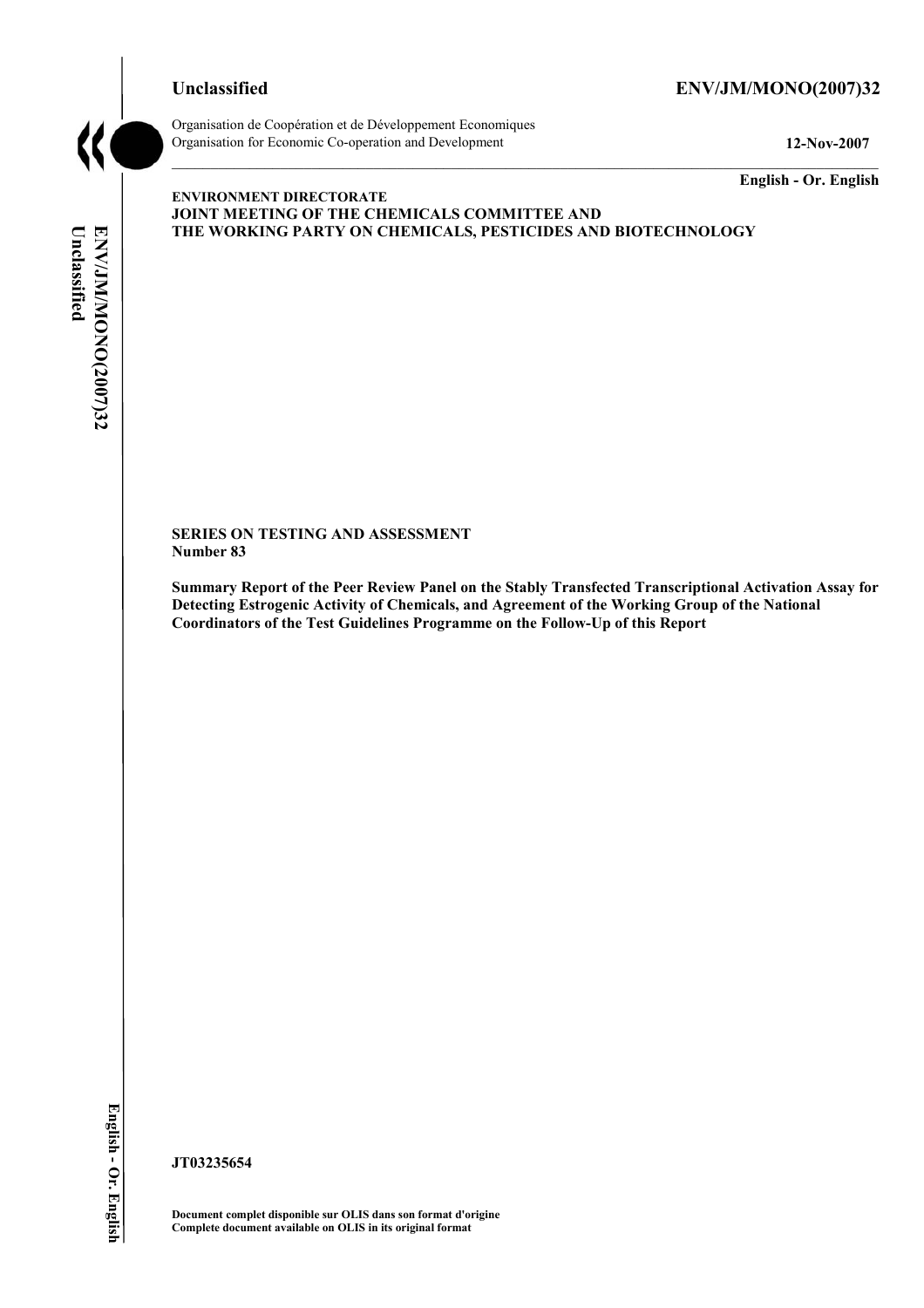# **OECD Environment Health and Safety Publications**

**Series on Testing and Assessment** 

**No. 83** 

**Summary Report of the Peer Review Panel on the Stably Transfected Transcriptional Activation Assay for Detecting Estrogenic Activity of Chemicals, and Agreement of the Working Group of the National Coordinators of the Test Guidelines Programme on the Follow-Up of this Report** 



INTER-ORGANIZATION PROGRAMME FOR THE SOUND MANAGEMENT OF CHEMICALS

A cooperative agreement among UNEP, ILO, FAO, WHO, UNIDO, UNITAR and OECD<br>**Environment Directorate** 

**ORGANISATION FOR ECONOMIC CO-OPERATION AND DEVELOPMENT** 

**Paris 2007**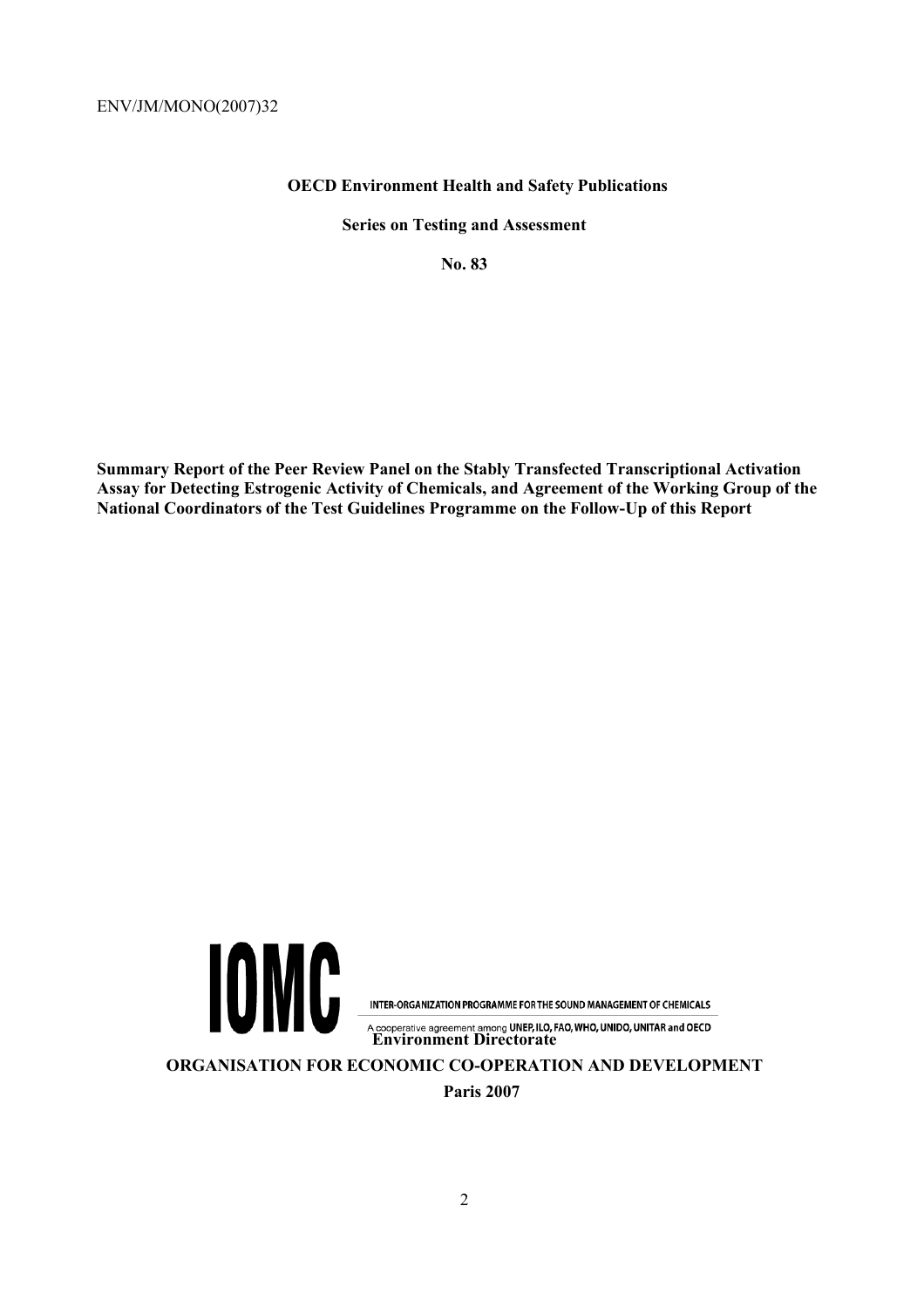#### **Also published in the Series on Testing and Assessment:**

No. 1, *Guidance Document for the Development of OECD Guidelines for Testing of Chemicals (1993; reformatted 1995, revised 2006)*

No. 2, *Detailed Review Paper on Biodegradability Testing (1995)*

No. 3, *Guidance Document for Aquatic Effects Assessment (1995)* 

No. 4, *Report of the OECD Workshop on Environmental Hazard/Risk Assessment (1995)*

No. 5, *Report of the SETAC/OECD Workshop on Avian Toxicity Testing (1996)*

No. 6, *Report of the Final Ring-test of the Daphnia magna Reproduction Test (1997)*

No. 7, *Guidance Document on Direct Phototransformation of Chemicals in Water (1997)* 

No. 8, *Report of the OECD Workshop on Sharing Information about New Industrial Chemicals Assessment (1997)*

No. 9, *Guidance Document for the Conduct of Studies of Occupational Exposure to Pesticides during Agricultural Application (1997)*

No. 10, *Report of the OECD Workshop on Statistical Analysis of Aquatic Toxicity Data (1998)*

No. 11, *Detailed Review Paper on Aquatic Testing Methods for Pesticides and industrial Chemicals (1998)*

No. 12, *Detailed Review Document on Classification Systems for Germ Cell Mutagenicity in OECD Member Countries (1998)*

No. 13, *Detailed Review Document on Classification Systems for Sensitising Substances in OECD Member Countries 1998)*

No. 14, *Detailed Review Document on Classification Systems for Eye Irritation/Corrosion in OECD Member Countries (1998)*

No. 15, *Detailed Review Document on Classification Systems for Reproductive Toxicity in OECD Member Countries (1998)*

No. 16, *Detailed Review Document on Classification Systems for Skin Irritation/Corrosion in OECD Member Countries (1998)*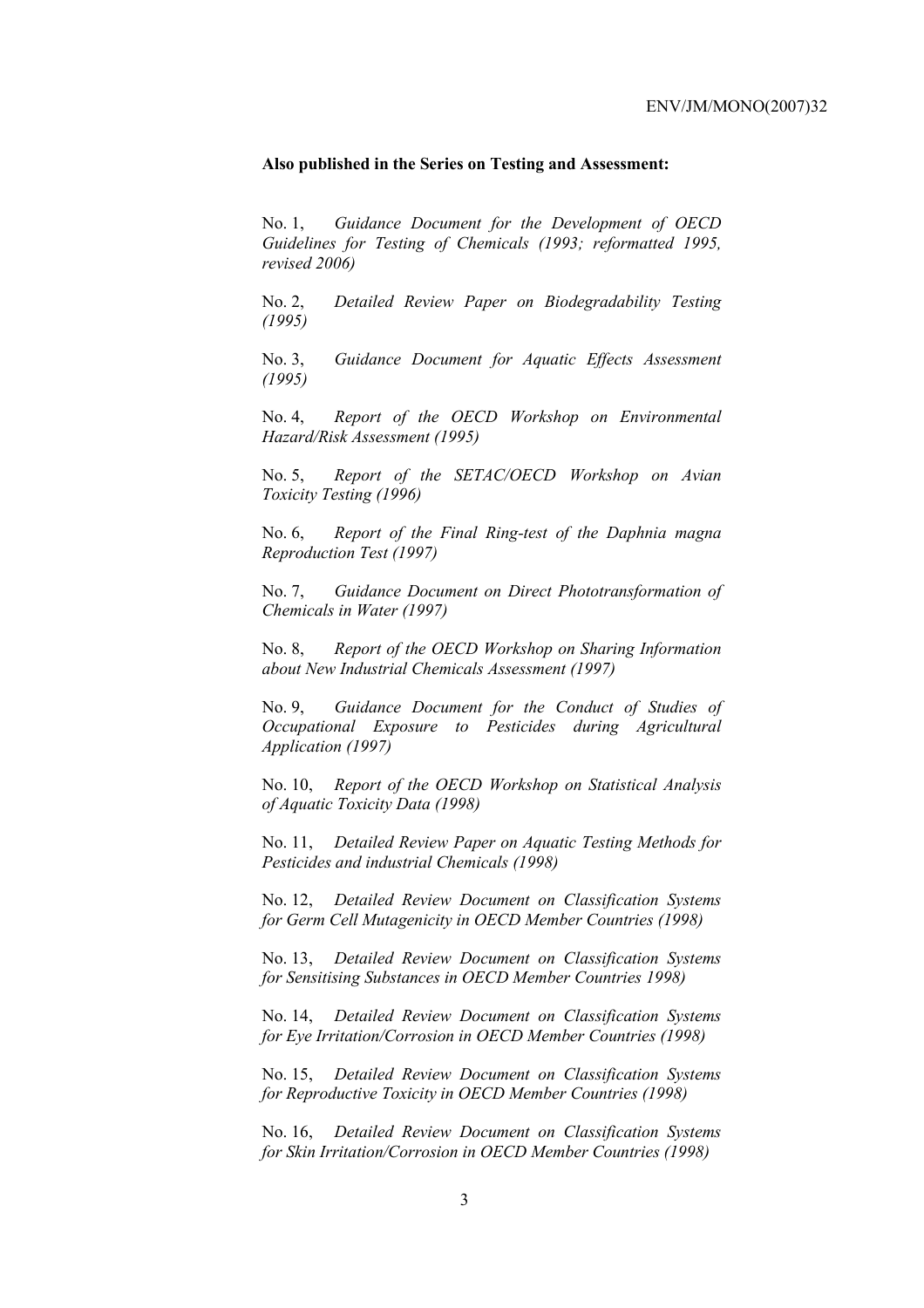No. 17, *Environmental Exposure Assessment Strategies for Existing Industrial Chemicals in OECD Member Countries (1999)*

No. 18, *Report of the OECD Workshop on Improving the Use of Monitoring Data in the Exposure Assessment of Industrial Chemicals (2000)*

No. 19, *Guidance Document on the Recognition, Assessment and Use of Clinical Signs as Humane Endpoints for Experimental Animals used in Safety Evaluation (1999)*

No. 20, *Revised Draft Guidance Document for Neurotoxicity Testing (2004)*

No. 21, *Detailed Review Paper: Appraisal of Test Methods for Sex Hormone Disrupting Chemicals (2000)*

No. 22, *Guidance Document for the Performance of Out-door Monolith Lysimeter Studies (2000)*

No. 23, *Guidance Document on Aquatic Toxicity Testing of Difficult Substances and Mixtures (2000)*

No. 24, *Guidance Document on Acute Oral Toxicity Testing (2001)*

No. 25, *Detailed Review Document on Hazard Classification Systems for Specifics Target Organ Systemic Toxicity Repeated Exposure in OECD Member Countries (2001)*

No. 26, *Revised Analysis of Responses Received from Member Countries to the Questionnaire on Regulatory Acute Toxicity Data Needs (2001)*

No 27, *Guidance Document on the Use of the Harmonised System for the Classification of Chemicals Which are Hazardous for the Aquatic Environment (2001)*

No 28, *Guidance Document for the Conduct of Skin Absorption Studies (2004)*

No 29, *Guidance Document on Transformation/Dissolution of Metals and Metal Compounds in Aqueous Media (2001)*

No 30, *Detailed Review Document on Hazard Classification Systems for Mixtures (2001)*

No 31, *Detailed Review Paper on Non-Genotoxic Carcinogens Detection: The Performance of In-Vitro Cell Transformation Assays (2007)*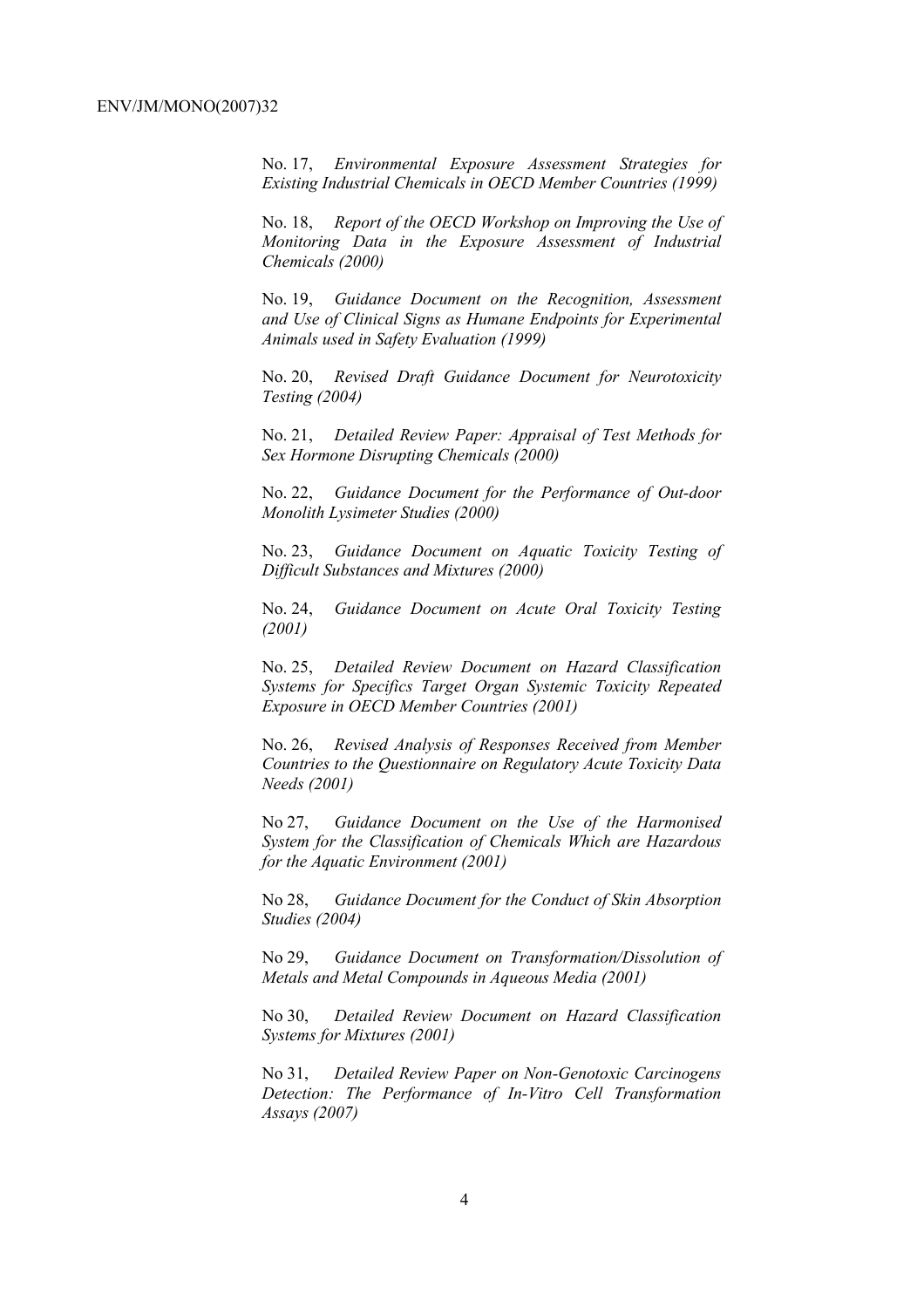No. 32, *Guidance Notes for Analysis and Evaluation of Repeat-Dose Toxicity Studies (2000)*

No. 33, *Harmonised Integrated Classification System for Human Health and Environmental Hazards of Chemical Substances and Mixtures (2001)*

No. 34, *Guidance Document on the Development, Validation and Regulatory Acceptance of New and Updated Internationally Acceptable Test Methods in Hazard Assessment (2005)*

No. 35, *Guidance notes for analysis and evaluation of chronic toxicity and carcinogenicity studies (2002)*

No. 36, *Report of the OECD/UNEP Workshop on the use of Multimedia Models for estimating overall Environmental Persistence and long range Transport in the context of PBTS/POPS Assessment (2002)*

No. 37, *Detailed Review Document on Classification Systems for Substances Which Pose an Aspiration Hazard (2002)*

No. 38, *Detailed Background Review of the Uterotrophic Assay Summary of the Available Literature in Support of the Project of the OECD Task Force on Endocrine Disrupters Testing and Assessment (EDTA) to Standardise and Validate the Uterotrophic Assay (2003)*

No. 39, *Guidance Document on Acute Inhalation Toxicity Testing (in preparation)*

No. 40, *Detailed Review Document on Classification in OECD Member Countries of Substances and Mixtures Which Cause Respiratory Tract Irritation and Corrosion (2003)*

No. 41, *Detailed Review Document on Classification in OECD Member Countries of Substances and Mixtures which in Contact with Water Release Toxic Gases (2003)*

No. 42, *Guidance Document on Reporting Summary Information on Environmental, Occupational and Consumer Exposure (2003)*

No. 43, *Draft Guidance Document on Reproductive Toxicity Testing and Assessment (in preparation)*

No. 44, *Description of Selected Key Generic Terms Used in Chemical Hazard/Risk Assessment (2003)* 

No. 45, *Guidance Document on the Use of Multimedia Models for Estimating Overall Environmental Persistence and Long-range Transport (2004)*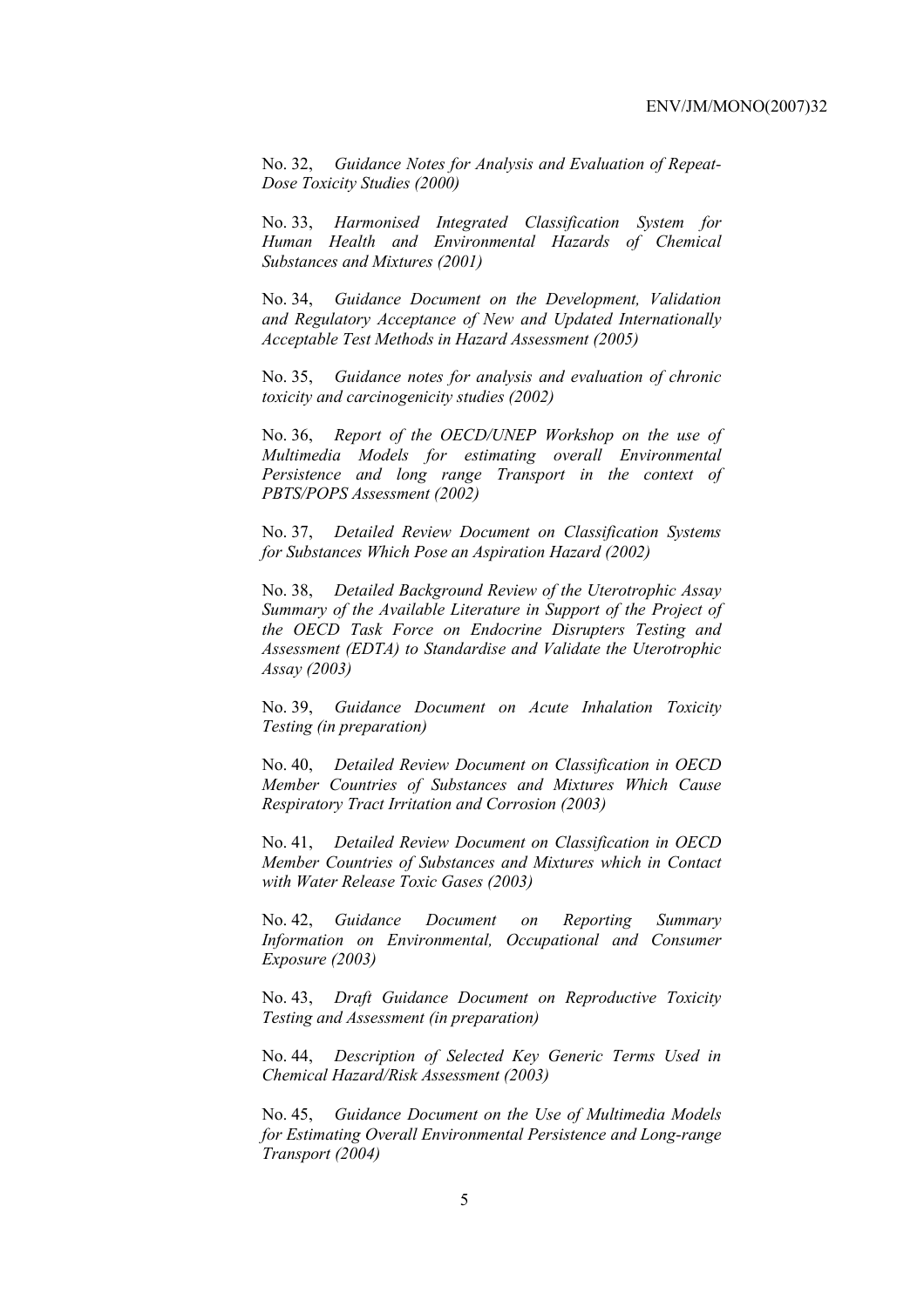No. 46*, Detailed Review Paper on Amphibian Metamorphosis Assay for the Detection of Thyroid Active Substances (2004)* 

No. 47, *Detailed Review Paper on Fish Screening Assays for the Detection of Endocrine Active Substances (2004)* 

No. 48, *New Chemical Assessment Comparisons and Implications for Work Sharing (2004)* 

No. 49, *Report from the Expert Group on (Quantitative) Structure-Activity Relationships [(Q)SARs] on the Principles for the Validation of (Q)SARs (2004)* 

No. 50, *Report of the OECD/IPCS Workshop on Toxicogenomics (2005)* 

No. 51, *Approaches to Exposure Assessment in OECD Member Countries: Report from the Policy Dialogue on Exposure Assessment in June 2005 (2006)* 

No. 52, *Comparison of emission estimation methods used in Pollutant Release and Transfer Registers (PRTRs) and Emission Scenario Documents (ESDs): Case study of pulp and paper and textile sectors (2006)* 

No. 53, *Guidance Document on Simulated Freshwater Lentic Field Tests (Outdoor Microcosms and Mesocosms) (2006)* 

No. 54*, Current Approaches in the Statistical Analysis of Ecotoxicity Data: A Guidance to Application (2006)* 

No. 55, *Detailed Review Paper on Aquatic Arthropods in Life Cycle Toxicity Tests with an Emphasis on Developmental, Reproductive and Endocrine Disruptive Effects (2006)* 

No. 56, *Guidance Document on the Breakdown of Organic Matter in Litter Bags (2006)* 

No. 57, *Detailed Review Paper on Thyroid Hormone Disruption Assays (2006)* 

No. 58, *Report on the Regulatory Uses and Applications in OECD Member Countries of (Quantitative) Structure-Activity Relationship [(Q)SAR] Models in the Assessment of New and Existing Chemicals (2006)* 

No. 59, *Report of the Validation of the Updated Test Guideline 407: Repeat Dose 28-Day Oral Toxicity Study in Laboratory Rats (2006)*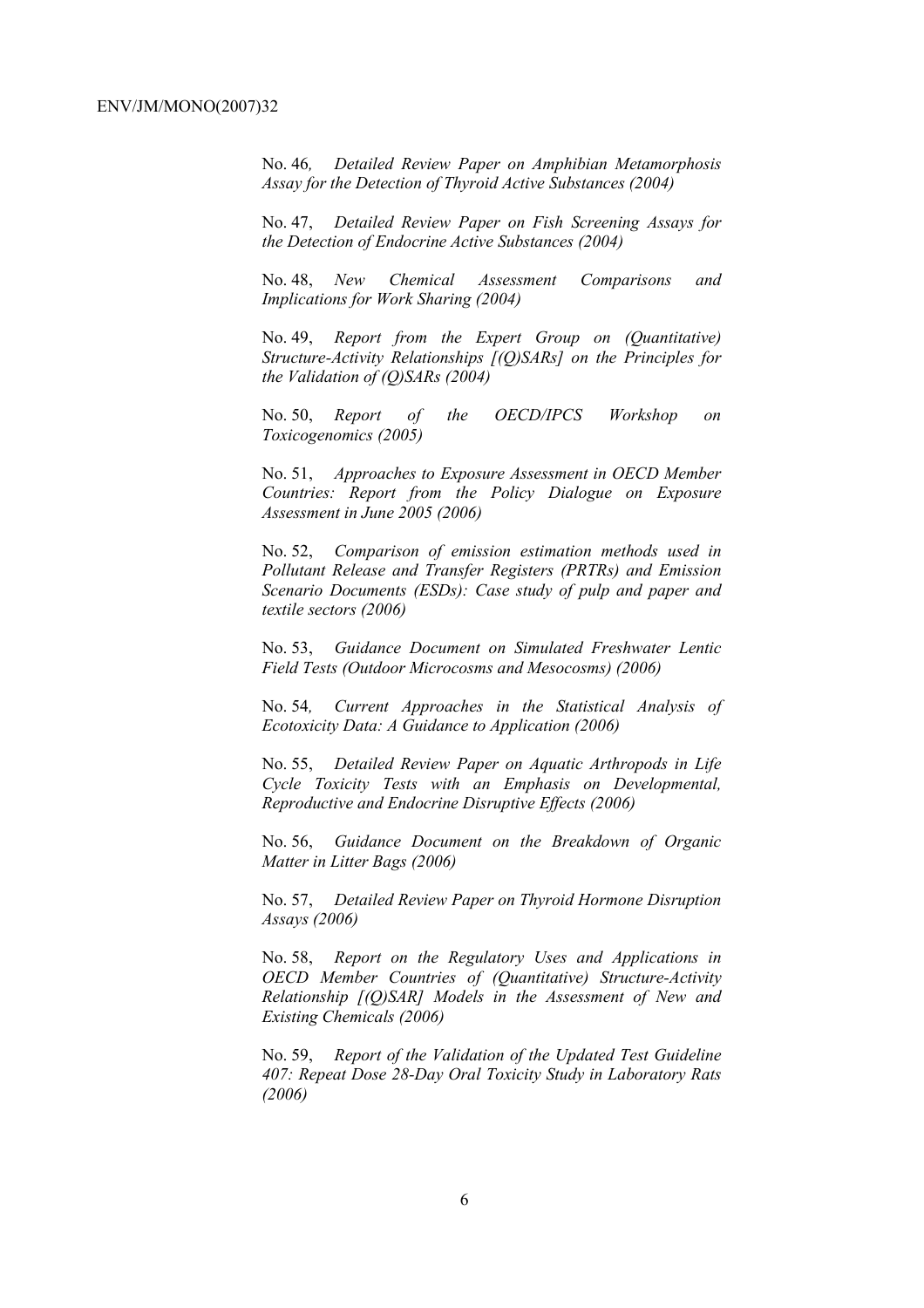No. 60, *Report of the Initial Work Towards the Validation of the 21-Day Fish Screening Assay for the Detection of Endocrine Active Substances (Phase 1A) (2006)* 

No. 61, *Report of the Validation of the 21-Day Fish Screening Assay fort he Detection of Endocrine Active Substances (Phase 1B) (2006)* 

No. 62, *Final OECD Report of the Initial Work Towards the Validation of the Rat Hershberger Assay : Phase-1, Androgenic Response to Testosterone Propionate, and Anti-Androgenic Effects of Flutamide (2006)* 

No. 63, *Guidance Document on the Definition of Residue (2006)* 

No. 64, *Guidance Document on Overview of Residue Chemistry Studies (2006)* 

No. 65, *OECD Report of the Initial Work Towards the Validation of the Rodent Utertrophic Assay - Phase 1 (2006)* 

No. 66, *OECD Report of the Validation of the Rodent Uterotrophic Bioassay: Phase 2. Testing of Potent and Weak Oestrogen Agonists by Multiple Laboratories (2006)* 

No. 67, *Additional data supporting the Test Guideline on the Uterotrophic Bioassay in rodents (2007)* 

No. 68, *Summary Report of the Uterotrophic Bioassay Peer Review Panel, including Agreement of the Working Group of the National Coordinators of the Test Guidelines Programme on the follow up of this report (2006)* 

No. 69, *Guidance Document on the Validation of (Quantitative) Structure-Activity Relationship [(Q)SAR] Models (2007)* 

No. 70, *Report on the Preparation of GHS Implementation by the OECD Countries (2007)*

No. 71, *Guidance Document on the Uterotrophic Bioassay - Procedure to Test for Antioestrogenicity (2007)*

No. 72, *Guidance Document on Pesticide Residue Analytical Methods (2007)* 

No. 73, *Report of the Validation of the Rat Hershberger Assay: Phase 3: Coded Testing of Androgen Agonists, Androgen Antagonists and Negative Reference Chemicals by Multiple Laboratories. Surgical Castrate Model Protocol (2007)* 

No. 74, *Detailed Review Paper for Avian Two-generation Toxicity Testing (2007)*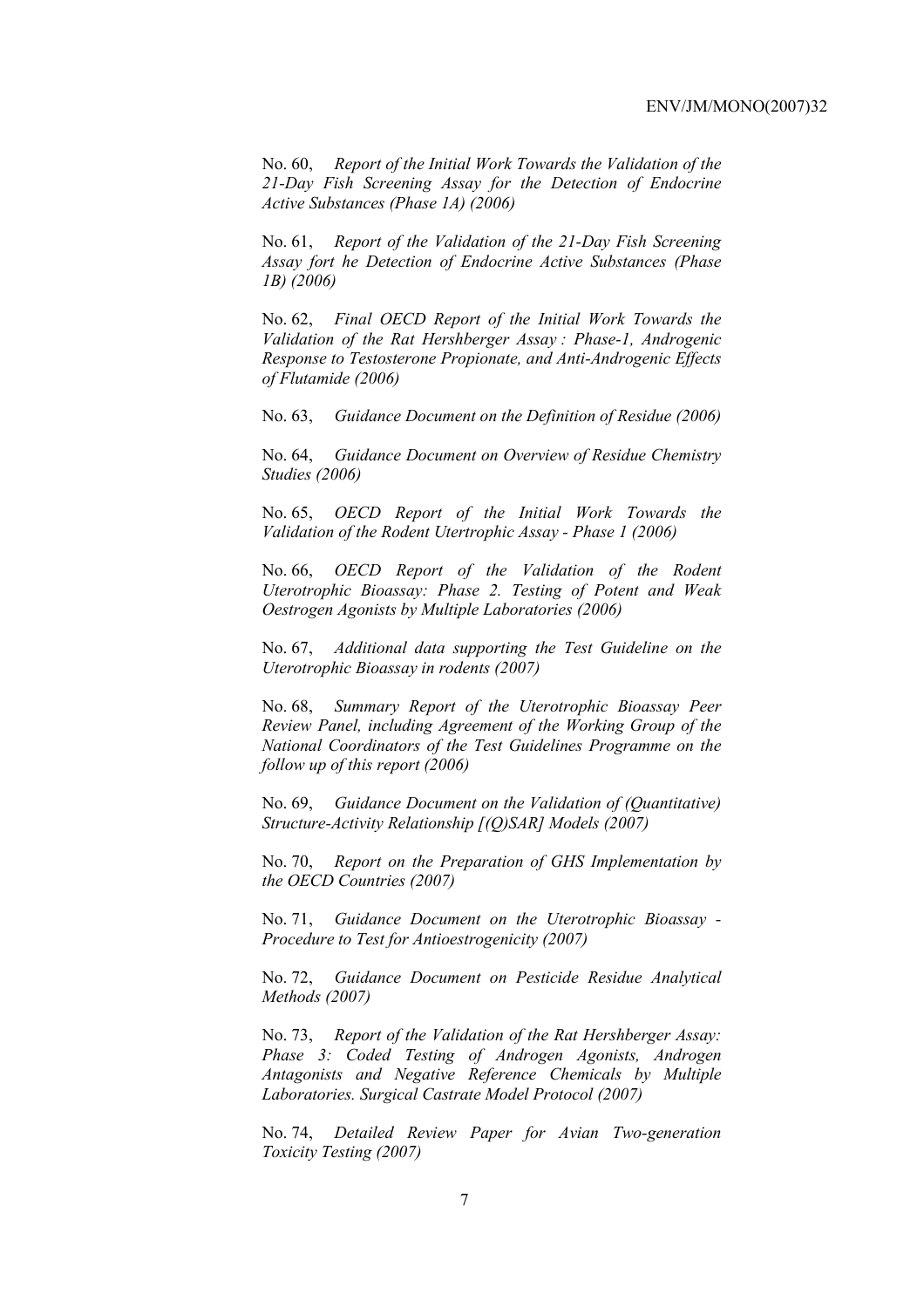No. 75, *Guidance Document on the Honey Bee (Apis Mellifera L.) Brood test Under Semi-field Conditions (2007)* 

No. 76, *Final Report of the Validation of the Amphibian Metamorphosis Assay for the Detection of Thyroid Active Substances: Phase 1 - Optimisation of the Test Protocol (2007)* 

No. 77, *Final Report of the Validation of the Amphibian Metamorphosis Assay: Phase 2 - Multi-chemical Interlaboratory Study (2007)* 

No. 78, *Final report of the Validation of the 21-day Fish Screening Assay for the Detection of Endocrine Active Substances. Phase 2: Testing Negative Substances (2007)* 

No. 79, *Validation Report of the Full Life-cycle Test with the Harpacticoid Copepods Nitocra Spinipes and Amphiascus Tenuiremis and the Calanoid Copepod Acartia Tonsa - Phase 1 (2007)* 

No. 80, *Guidance on Grouping of Chemicals (2007)* 

No.81*, Summary Report of the Validation Peer Review for the Updated Test Guideline 407, and Agreement of the Working Group of National Coordinators of the Test Guidelines Programme on the follow-up of this report (2007)* 

No.82, *Guidance Document on Amphibian Thyroid Histology (2007)* 

No.83, *Summary Report of the Peer Review Panel on the Stably Transfected Transcriptional Activation Assay for Detecting Estrogenic Activity of Chemicals, and Agreement of the Working Group of the National Coordinators of the Test Guidelines Programme on the Follow-up of this Report (2007)* 

#### **© OECD 2007**

Applications for permission to reproduce or translate all or part of this material should be made to: Head of Publications Service, OECD, 2 rue André-Pascal, 75775 Paris Cedex 16, France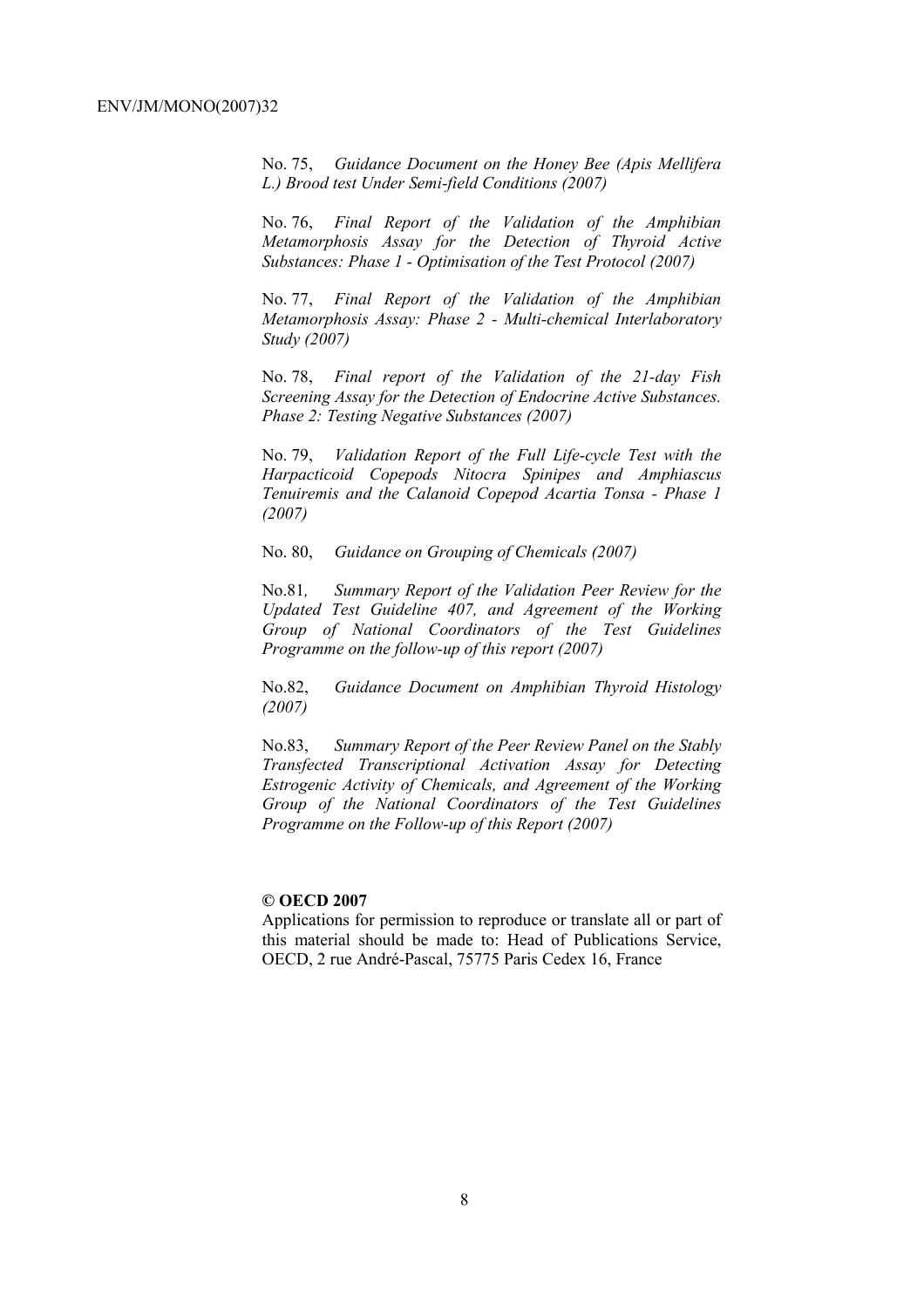# **About the OECD**

The Organisation for Economic Co-operation and Development (OECD) is an intergovernmental organisation in which representatives of 30 industrialised countries in North America, Europe and the Asia and Pacific region, as well as the European Commission, meet to co-ordinate and harmonise policies, discuss issues of mutual concern, and work together to respond to international problems. Most of the OECD's work is carried out by more than 200 specialised committees and working groups composed of member country delegates. Observers from several countries with special status at the OECD, and from interested international organisations, attend many of the OECD's workshops and other meetings. Committees and working groups are served by the OECD Secretariat, located in Paris, France, which is organised into directorates and divisions.

The Environment, Health and Safety Division publishes free-of-charge documents in ten different series: **Testing and Assessment; Good Laboratory Practice and Compliance Monitoring; Pesticides and Biocides; Risk Management; Harmonisation of Regulatory Oversight in Biotechnology; Safety of Novel Foods and Feeds; Chemical Accidents; Pollutant Release and Transfer Registers; Emission Scenario Documents; and the Safety of Manufactured Nanomaterials.** More information about the Environment, Health and Safety Programme and EHS publications is available on the OECD's World Wide Web site (http://www.oecd.org/ehs/).

*This publication was produced within the framework of the Inter-Organisation Programme for the Sound Management of Chemicals (IOMC).* 

**The Inter-Organisation Programme for the Sound Management of Chemicals (IOMC) was established in 1995 following recommendations made by the 1992 UN Conference on Environment and Development to strengthen co-operation and increase international coordination in the field of chemical safety. The participating organisations are FAO, ILO, OECD, UNEP, UNIDO, UNITAR and WHO. The World Bank and UNDP are observers. The purpose of the IOMC is to promote co-ordination of the policies and activities pursued by the Participating Organisations, jointly or separately, to achieve the sound management of chemicals in relation to human health and the environment.**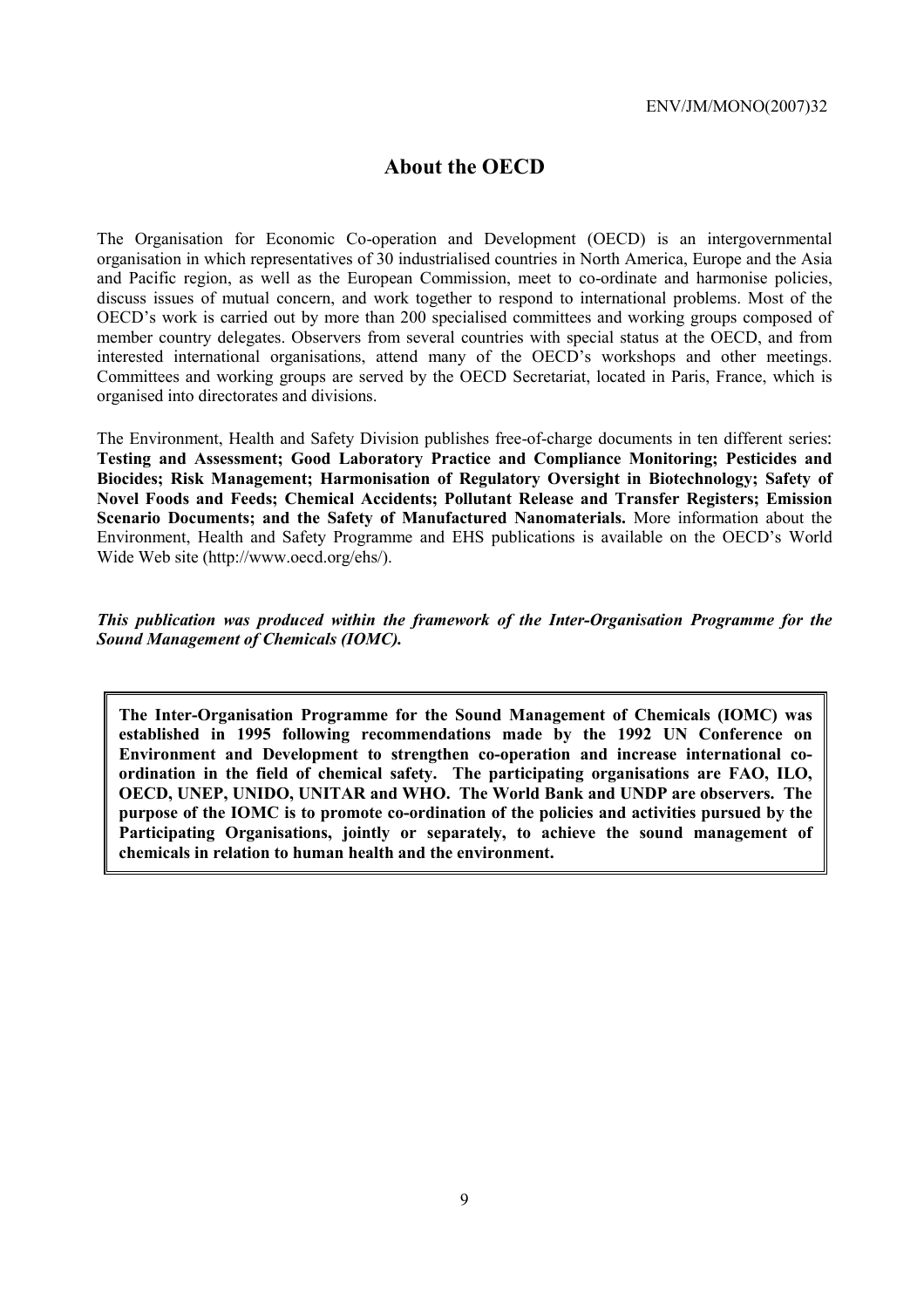**This publication is available electronically, at no charge.** 

**For this and many other Environment, Health and Safety publications, consult the OECD's World Wide Web site (www.oecd.org/ehs/)** 

**or contact:** 

**OECD Environment Directorate, Environment, Health and Safety Division**

> **2 rue André-Pascal 75775 Paris Cedex 16 France**

**Fax: (33-1) 44 30 61 80** 

**E-mail: ehscont@oecd.org**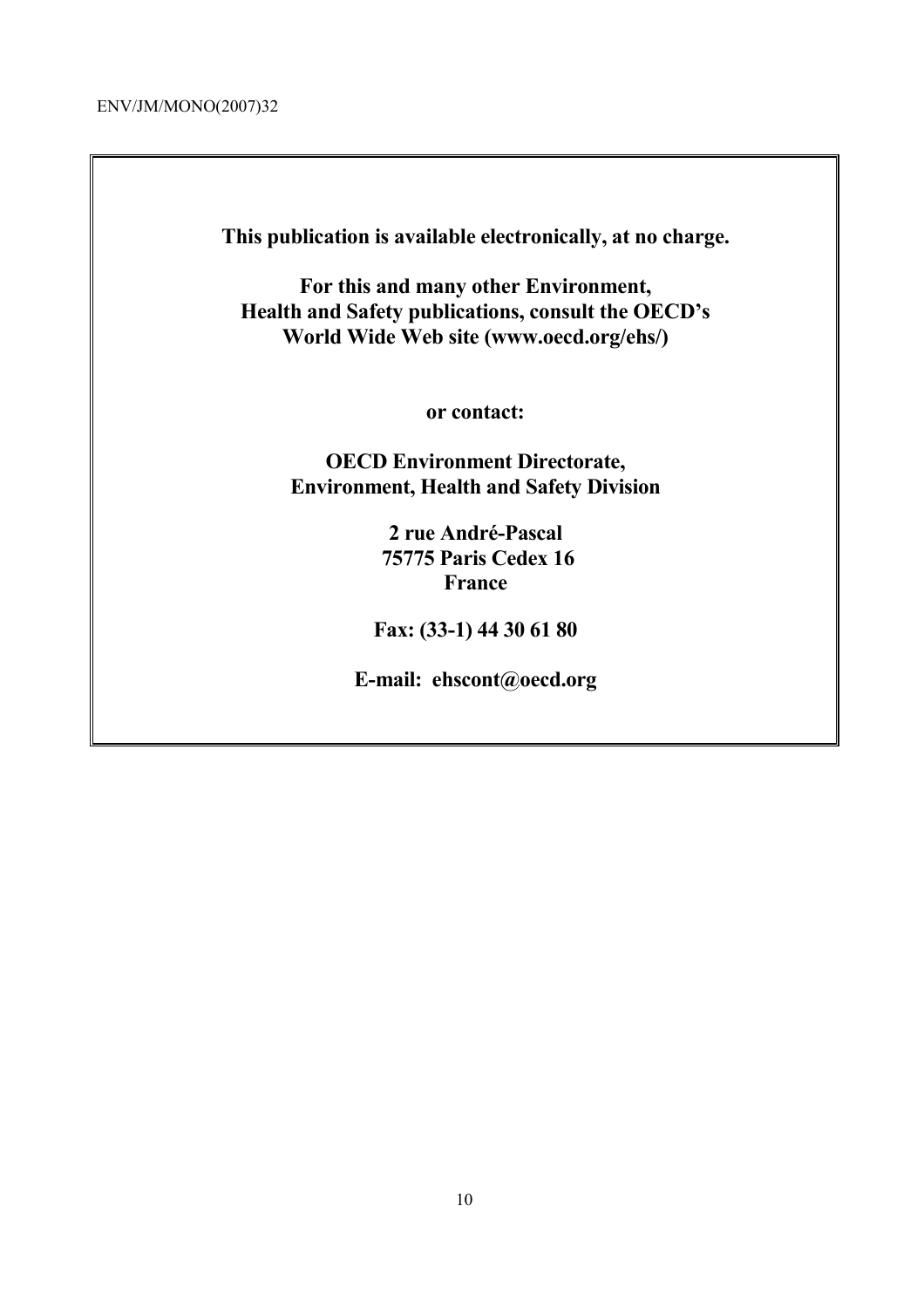#### **FOREWORD**

 This document presents the summary report of the assessment by an independent Peer Review Panel on the Stably Transfected Transcriptional Activation Assay for Detecting Estrogenic Activity of Chemicals.

 The need for cost-efficient and rapid screening tools for the detection of chemicals with endocrine modulating properties was confirmed at the  $6<sup>th</sup>$  meeting of the OECD Endocrine Disrupter Testing and Assessment (EDTA) Task Force in 2002. The OECD conceptual framework for testing and assessment of potential endocrine disrupters was also agreed at the same meeting (OECD, 2002). The conceptual framework is organised into 5 levels corresponding to differing levels of biological complexity. The framework is intended to be used as a toolbox containing a variety of test methods that can contribute to the identification of chemicals with endocrine modulating properties. The Stably Transfected Transcriptional Activation Assay is proposed for inclusion in the conceptual framework at Level 2, comprising *in vitro* assays providing mechanistic information.

 There are currently no *in vitro* screening assays for estrogenic activity that have been validated and peer reviewed for inclusion in OECD Test Guidelines. At the first OECD validation management group for non-animal testing (VMG-NA), it was agreed that Japan would take the lead in developing the Stably Transfected Transcriptional Activation Assay. The assay underwent a pre-validation phase within one laboratory, followed by inter-laboratory validation. A draft report of the pre-validation and validation work, together with a draft test guideline, were submitted by the lead laboratory, the Chemicals Evaluation and Research Institute, Japan, in October 2006. These two documents were reviewed by the Peer Review Panel between November 2006 and March 2007.

 The peer review was managed by an independant consultant contracted by the OECD Secretariat. The National Coordinators proposed peer reviewers but the final composition of the independent peer review panel was decided by the consultant. Members of the panel are listed in Annex 1 of the summary report; they were requested to send declaration of interest to the consultant. As agreed by the Working Group of the National Coordinators of the Test Guidelines Programme (WNT), the WNT agreement on the follow-up of the peer review panel report is attached to this summary report. This document is published on the responsibility of the Joint Meeting of the Chemicals Committee and Working Party on Chemicals, Pesticides and Biotechnology. The opinions expressed and arguments employed herein do not necessarily reflect the official views of the Organisation or of its member countries.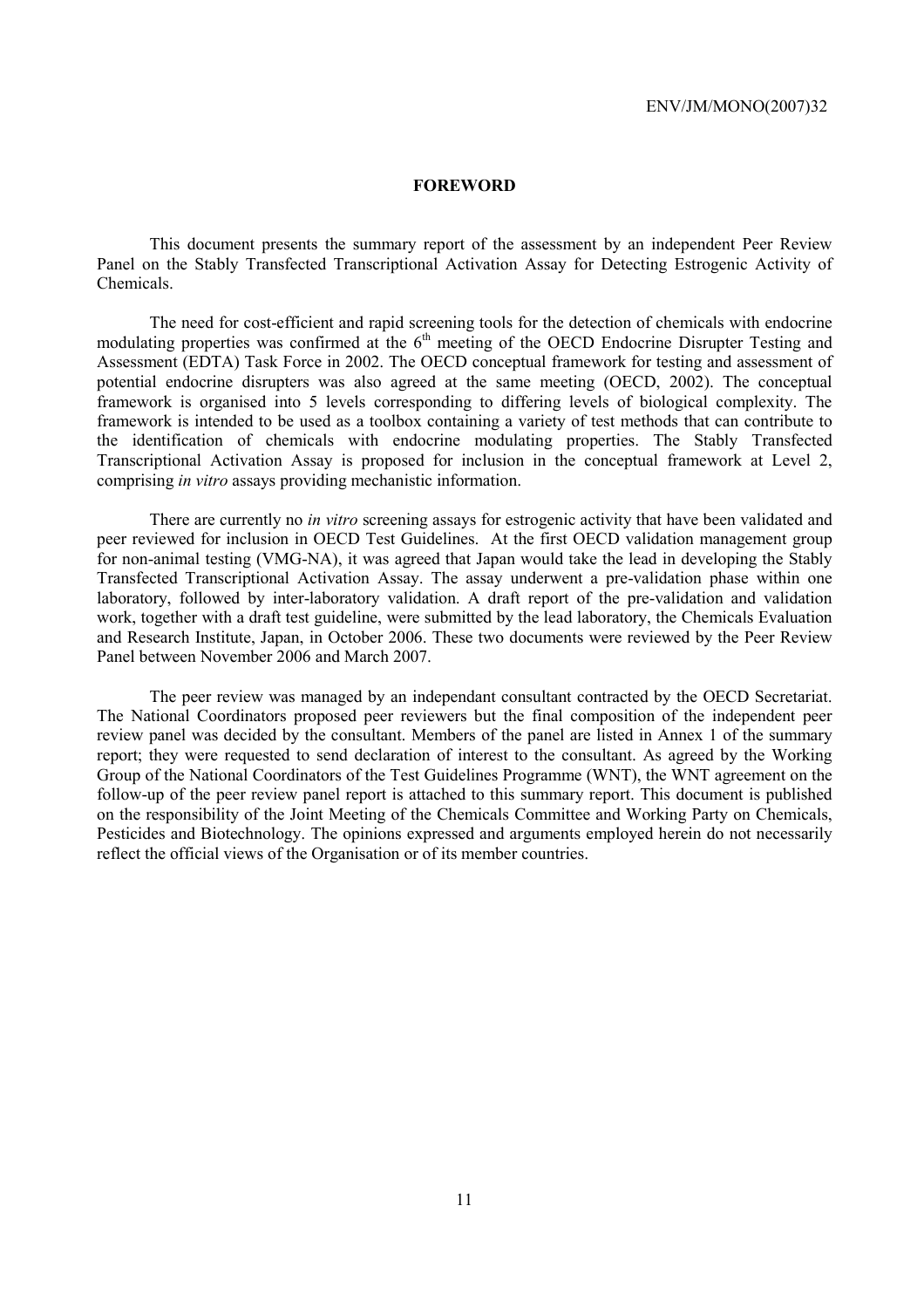# **Agreement of the WNT on the Follow-up of the Peer Review Panel Report of the Stably Transfected Transcriptional Activation (STTA) Assay**

 The Peer Review Panel (PRP) report of the validation of the Stably Transfected Transcriptional Activation (STTA) Assay was submitted for information to the 19th meeting of the Working Group of National Coordinators of the Test Guidelines Programme (WNT) in March 2007. In accordance with the recommendations of the peer review panel, the WNT supported the development of a Test Guideline based on the STTA Assay. The WNT requested that the Validation Management Group for Non-Animal testing propose criteria for positive responses and acceptable test performance and it should be noted that at this point the assay can only be used for estrogen agonist testing. Considering the above, the WNT agreed to proceed to further development, refinement and evaluation of a proposed Test Guideline for a STTA Assay.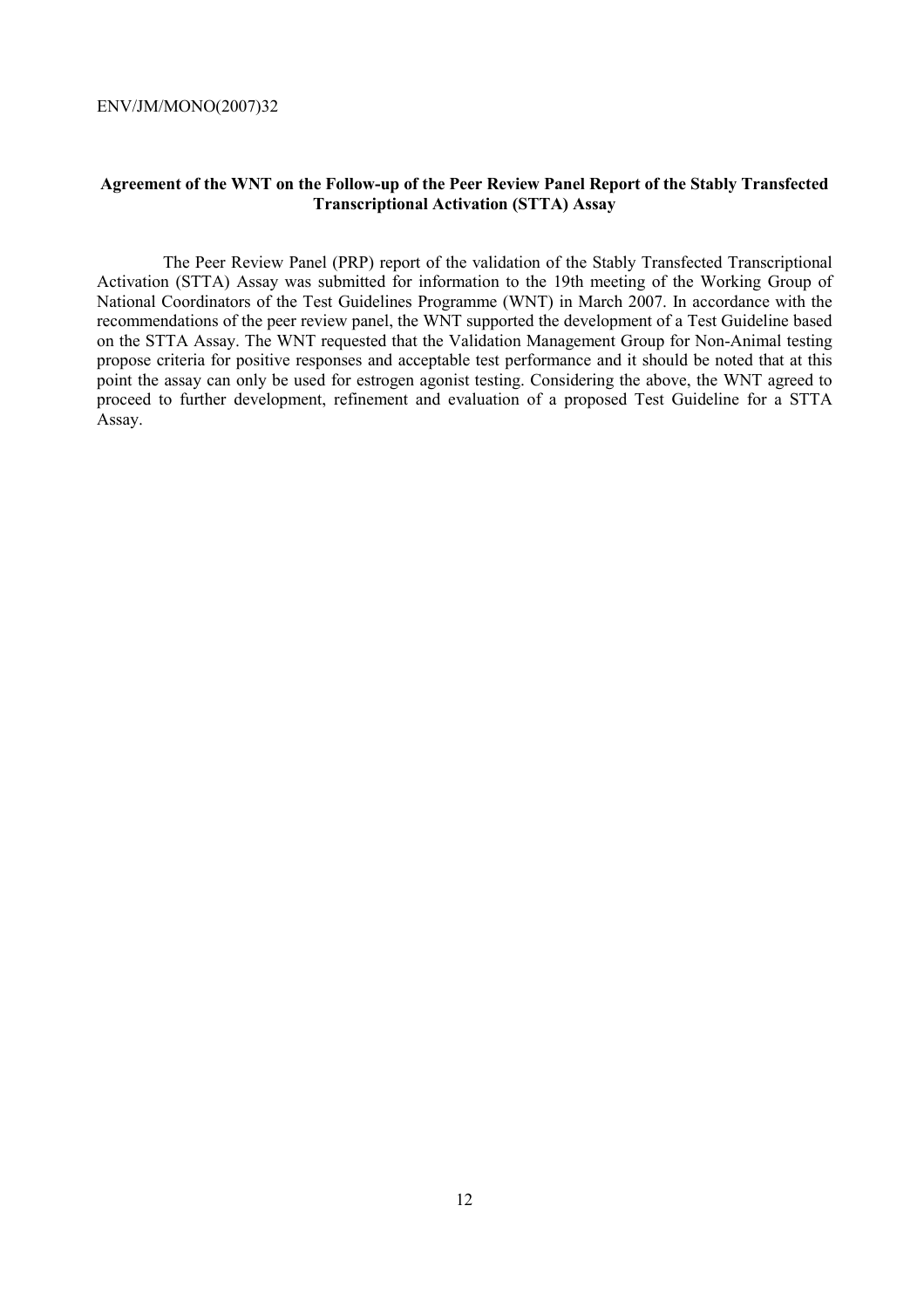# **Summary Report of the Peer Review Panel on the Stably Transfected Transcriptional Activation (STTA) Assay for Detecting Estrogenic Activity of Chemicals**

#### **The peer review process**

1. The Peer Review Panel (Panel) was constituted in November 2006, to provide an independent review of the validation of the Stably Transfected Transcriptional Activation (STTA) Assay for Detecting Estrogenic Activity of Chemicals. The assay is intended to be used for identifying and prioritising substances that have the potential to act as estrogen receptor (ER) agonists binding to ER-alpha. The work of the Panel was coordinated by a consultant manager from outside OECD. Panel members were chosen by the consultant manager from among candidates nominated by the Working Group of the National Coordinators of the Test Guidelines Programme (WNT). The members of the Panel are listed in Annex 1.

2. The Panel was asked to evaluate the data collected on the assay, and to answer specific questions posed to the Panel in the charge provided by the sponsoring organization, the Organisation for Economic Cooperation and Development (OECD). Panel members were provided with the draft report of the prevalidation and inter-laboratory validation of the STTA assay and the draft OECD guideline for the STTA assay, submitted in October 2006 by the lead Japanese laboratory. As background, they were also provided with the OECD Guidance Document on the Validation and International Acceptance of New or Updated Methods for Hazard Assessment, Series on Testing and Assessment, Number 34, 2005. The charge to the Panel was whether the 8 OECD validation criteria set out in the OECD Guidance Document had been met. A summary of the Panel's responses to the individual questions is presented in paragraphs 8-21 below and more detailed comments from the Panel are provided in Annex 2. In addition, Panel members were asked to give their overall impression of the assay together with any other general comments.

3. Each Panel member provided written responses on the charge questions to the consultant manager and a number of issues were followed up by email correspondence between the manager and the Panel. The Panel also held a teleconference during the evaluation process coordinated by the manager. This report presents the combined responses of the Panel on their overall impression of the assay and to each of the charge questions.

#### **Overall impression of the Panel on the STTA assay**

4. The overall impression of the Panel on the STTA assay, from the data generated in the pre-validation and validation phases, is of a robust assay providing similar results to other *in vitro* transcriptional activation assays. The Panel recognised the tremendous amount of work carried out by the participating laboratories and the importance of pressing ahead with the validation of such an assay. The Panel agreed that the proposed assay has been sufficiently tested to meet most of the OECD validation criteria. The Panel also agreed that the validation study provides a basis for a standard protocol for screening for *in vitro* estrogenic activity. The Panel considered that although the draft test guideline will need some refinement, the results provide a good foundation for OECD to continue with the development of this assay.

5. The Panel did however emphasise that a number of points still need to be clarified and these are elaborated further below. A strong criticism from all Panel members was that the criteria for a positive response were unclear and need to be further discussed and clearly defined. There is also insufficient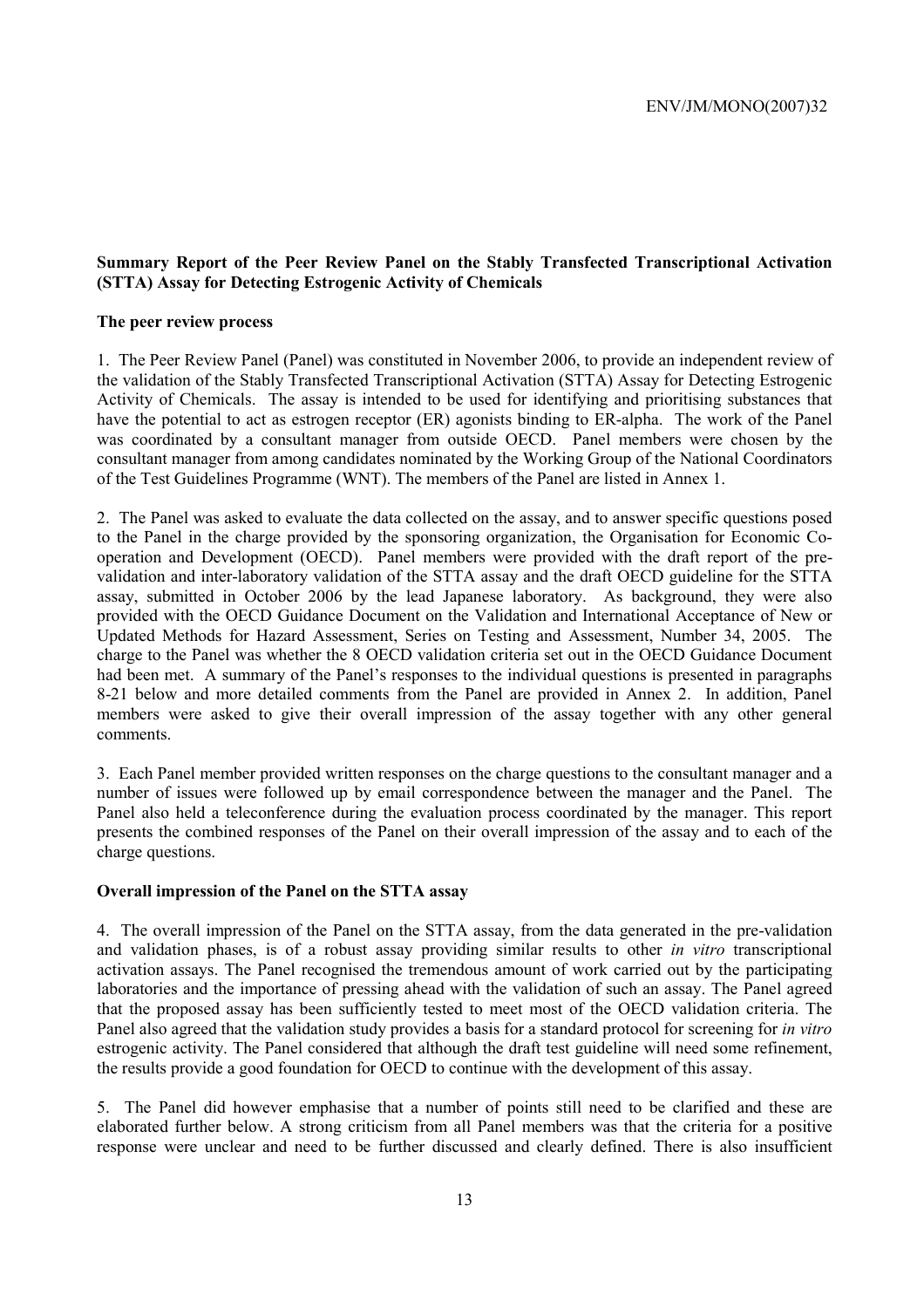guidance on the criteria for acceptable test performance (i.e. acceptance criteria) by laboratories performing this assay. This is a critical point, because acceptance criteria must be met to demonstrate validity of individual assays performed on each test day.

6. The Panel was in agreement that, even though a protocol for anti-estrogenic activity had been included in the draft report, reproducibility and acceptable performance has only been demonstrated for estrogen agonists. If the assay were to be used for estrogen antagonists, further testing would need to be done.

# **Panel responses to the charge: Have the eight OECD principles and criteria for test method validation been met?**

7. The Panel reached consensus on all the questions posed.

#### *Rationale for the test method should be available*

8. The Panel agreed that this criterion had been fully met. The rationale for the test method is clearly stated with regard to the scientific basis and regulatory purpose. Under the OECD conceptual framework, it would provide mechanistic information as a Level 2 *in vitro* assay.

# *The relationship between the test method endpoint and the biological phenomenon of interest should be described*

9. The Panel agreed that this criterion had been fully met. The Panel concurred with the comments in the draft validation report and the draft test guideline that while the assay will provide mechanistic information and may allow comparison of ER selectivity (ERα versus ERβ), it will not inform on any downstream estrogenic responses of test chemicals, which would need to be further explored by *in vivo* methods. However, the Panel noted that there was good concordance between the rank order of test substances in the STTA assay and in the immature rat uterotrophic assay.

# *A detailed protocol for the test method should be available*

10. The Panel agreed that this validation criterion has only been partially met.

In particular, it has not been met with respect to the important issue of clearly defining and justifying the criteria for a positive response. It also has not been met with respect to the need to define criteria for acceptable test performance.

11. Concerning criteria for a positive response, the Panel concluded that there is insufficient clarity on what would constitute a "positive" response in this assay. Similarly, it is unclear what would define a "negative" response, such that no further testing would be necessary. The Panel emphasised that an appropriate trend analysis should be used to evaluate for a significant dose-response relationship and then an appropriate pair-wise test could be used to evaluate for a significant effect at the different test substance concentrations. The Panel agreed that a test substance having a quantifiable PC50 should certainly be regarded as positive. However, the Panel was equally strong in its view that a PC10 value is not appropriate to be used as a criterion of a positive response because it represents a marginal response of doubtful biological predictive value and is likely to generate a high rate of false positives. The Panel discussed whether some intermediate value between PC10 and PC50 (e.g. PC25) might also be considered as a positive response, but noted that there were no data on which to base such a decision and considered that further statistical advice might be needed on this point.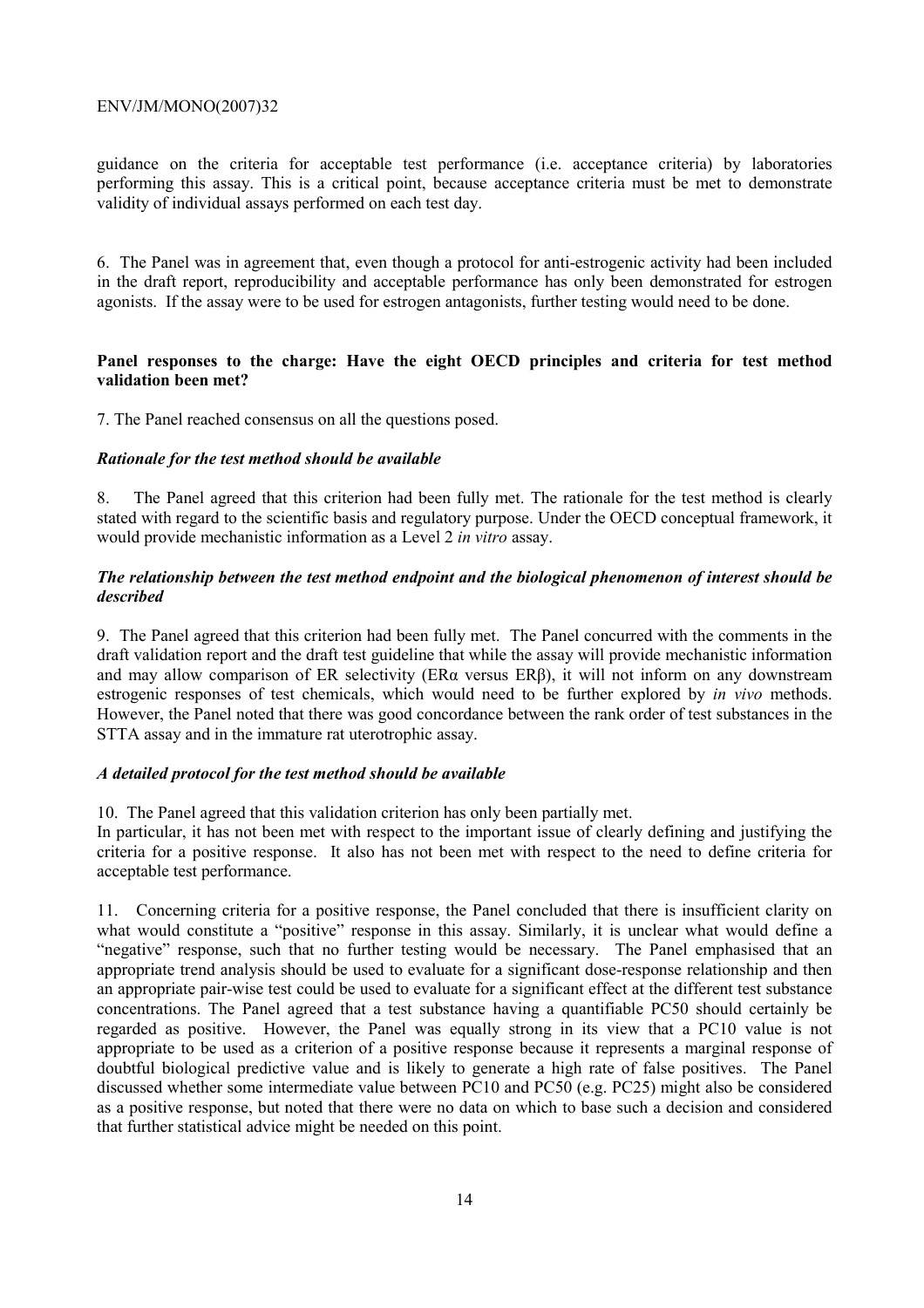12. The Panel considered that criteria for acceptable test performance that would need to be met by a new laboratory performing the assay for the first time should be outlined more clearly. At the very least, EC50 values for positive controls should meet a specified tolerance interval or range, or fall within 95% confidence limits from historical data.

13. Concerning materials and methods, the Panel raised some questions in relation to sourcing of some materials, including the availability of the cell line. The Panel was also not convinced that "edge effects" would not be a problem and recommended that there should at least be a comment in the draft test guideline on the need to be vigilant regarding the possibility of such effects and to modify the plate dose assignment if edge effects do occur.

14. The Panel commented that non-receptor-mediated luciferase activation needs to be taken into consideration, noting that the proposed protocol does not include any control to assess the specificity of the luciferase induction. The Panel agreed with the suggestion that emerged during the preliminary validation discussions that co-exposure of test substances with a pure anti-estrogen and the use of the ER-negative, luminescent HeLa-9903 control cell line could be included to confirm the ER agonist property of tested chemicals, when they are found positive.

15. The Panel agreed that statistical analysis of the results should utilise the simplest reliable and predictive methods available that would be compatible with the characteristics of the particular index value being calculated (e.g. EC50 or PC50) and with the way in which the calculated index values are to be used in decision-making on a positive or a negative outcome. For example, the Panel considered that if the calculated index values are used as a mean for qualitative expression of the intensity for endocrine disrupting potential, the method that provides a more precise estimate, i.e. the Hill equation-based nonlinear regression method, should be used. However, if it is decided only to classify test chemicals into one of three categories - positive, negative or equivocal - then such precise values are not needed and a simpler approach could be used.

# *The intra- and inter-laboratory reproducibility of the test method should be demonstrated*

16. The Panel agreed that this criterion had been met. The Panel concluded that the design of the interlaboratory studies was generally appropriate and sufficient to establish reproducibility of the protocol for estrogen agonists and that the data in the draft report show an inter- and intra-laboratory variability that is, overall, acceptable. The Panel did note that there were some systematic differences in results from one of the laboratories, but nevertheless concluded that the protocol is transferable.

17. While the Panel would not advocate that further validation studies are essential, should any further validation studies be conducted, it would offer the opportunity to use additional laboratories and test compounds to assist in establishing acceptance criteria for the assay and to further demonstrate the specificity and performance of the assay.

#### *Demonstration of the test method's performance should be based on the testing of reference chemicals representative of the types of substances for which the test method will be used*

18. The Panel agreed that this criterion had been met. A logical subset of chemicals from the list compiled by the Interagency Coordinating Committee on the Validation of Alternative Methods (ICCVAM ) had been chosen covering a range of affinities, 7 of which are on the ICCVAM list and the remaining 3 are adequate replacements, representing 6 different chemical classes. While these 10 chemicals do not cover all chemical classes, a sufficient number of other chemical classes were covered by the lead laboratory which tested 46 compounds from the ICCVAM list, demonstrating a strong indication that the protocol and cell line responds appropriately to estrogenic compounds.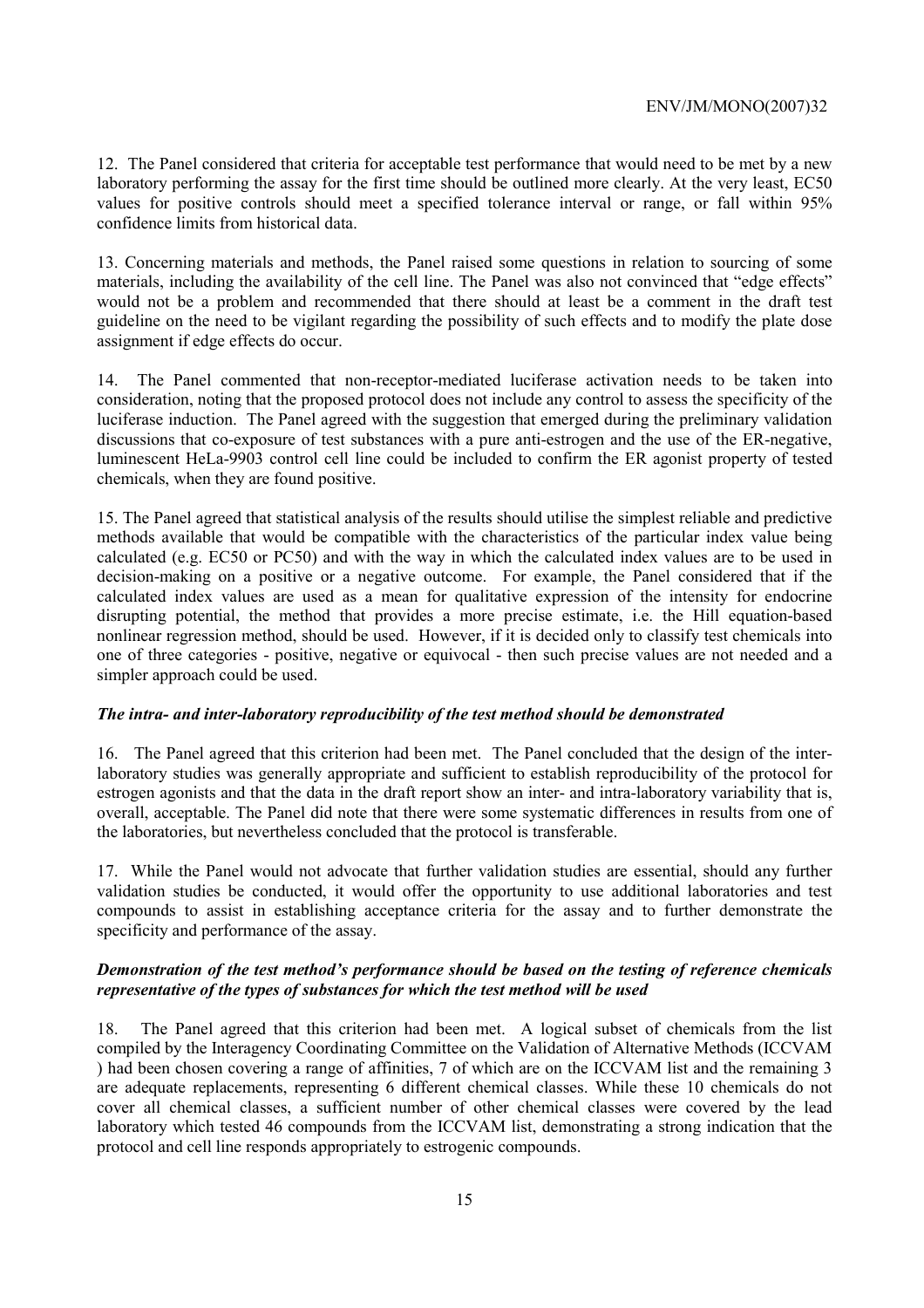# *The performance of the test method should have been evaluated in relation to relevant information from the species of concern, and existing relevant toxicity testing data*

19. The Panel agreed that this criterion had been met. The Panel considered that a good effort had been undertaken to compare the results of the assay to other existing testing methods. Overall, the data provided show a satisfactory concordance between this assay and other *in vitro* TA, binding and *in vivo* uterotrophic assays.

# *Ideally, all data supporting the validity of a test method should have been obtained in accordance with the principles of Good Laboratory Practice (GLP)*

20. The Panel agreed that this criterion had been met. Although conduct under GLP is ideal, the fact that only the inter-laboratory validation was conducted under GLP was acceptable in this case.

# *All data supporting the assessment of the validity of the test method should be available for expert review*

21. The Panel agreed that this criterion had been partially met. The draft validation report was, for the most part, sufficiently clear to allow independent review, but the Panel raised some specific suggestions and queries (see Annex 2).

22. The draft test guideline is sufficiently detailed to permit others to perform the assays. However, the Panel considered that the draft test guideline is incomplete and requires revision. The Panel's suggestions for additions and amendments to the draft test guideline are given in Annex 2, Appendix 1 . In particular the Panel emphasised the need for more detail in the guideline on (i) the criteria for acceptable test performance, (ii) the criteria for a positive response, and (iii) inclusion of controls for non-specific luciferase activity.

# **Recommendations**

23. The Panel agrees that this report provides a summary of their views on the status of the validation of the Stably Transfected Transcriptional Activation Assay for Detecting Estrogenic Activity of Chemicals, as detailed in the responses to the questions posed to the Panel and based on the information on the validation exercise provided to the Panel.

24. The report of the Panel, along with the information developed on the validation of the STTA assay, should form the basis for decisions on whether the validation exercise meets the OECD principles for validation for development of this test method into an OECD Test Guideline. The Panel recommends that the OECD consider the Panel report, along with the validation information, to decide on additional work needed to finalise the validation exercise for the purposes of developing an OECD Test Guideline.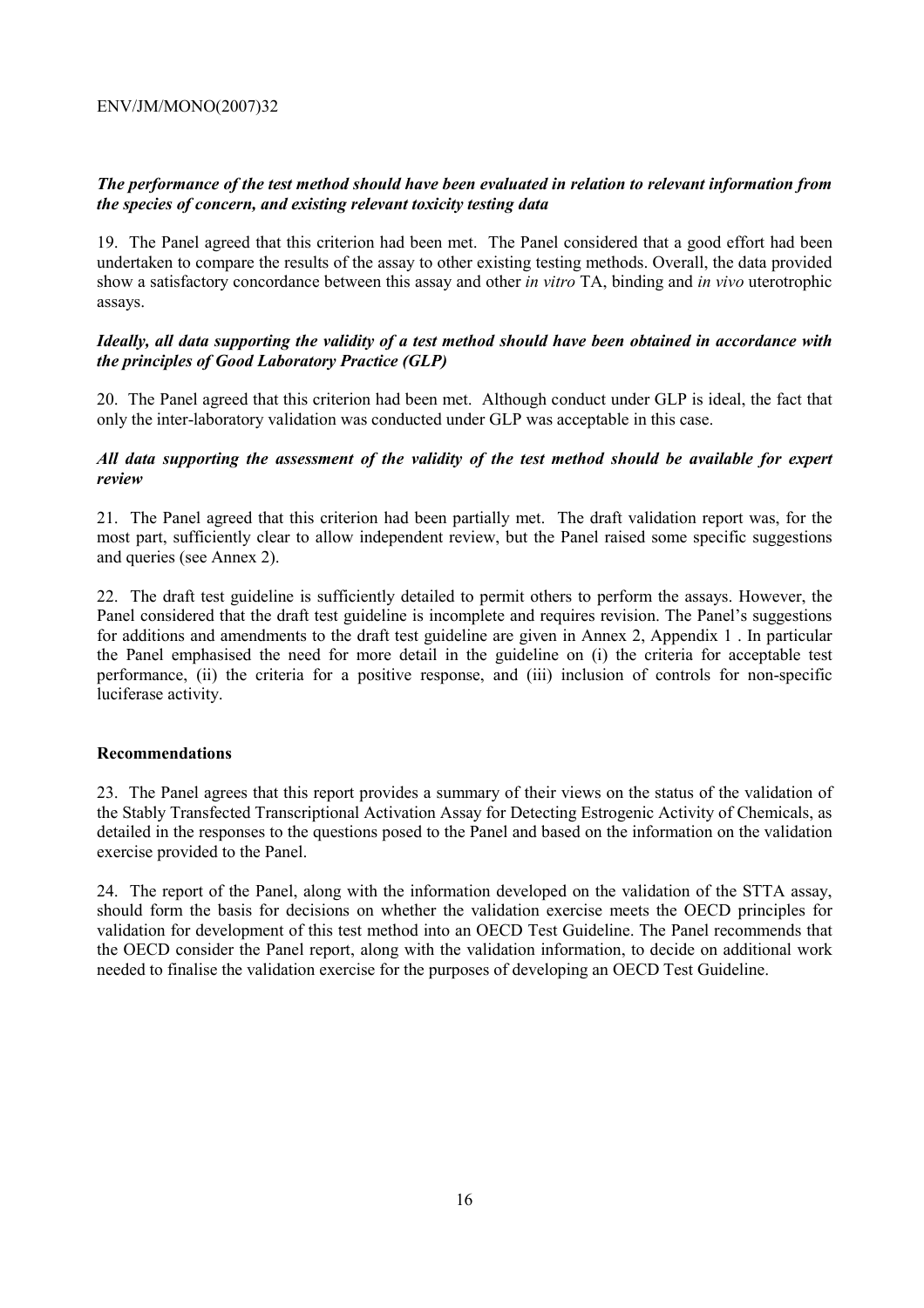#### **Reports provided to the Peer Review Panel**

 Draft Report of Pre-validation and Inter-laboratory Validation For Stably Transfected Transcriptional Activation (TA) Assay to Detect Estrogenic Activity. The Human Estrogen receptor Alpha Mediated Reporter Gene Assay Using hER-HeLa-9903 Cell Line. Ver.2006. Oct.06. Masahiro Takeyoshi, Ph.D., Chemicals Evaluation and Research Institute (CERI), Japan.

 Draft OECD Guideline fir the Testing of Chemicals. Stably Transfected Transcriptional Activation (TA) Assay for Detecting Estrogenic Activity of Chemicals. The Human Estrogen Receptor Alpha Mediated Reporter Gene Assay Using hER-HeLa-9903 Cell Line. Ver.2006. Oct.12.

#### **References**

 ICCVAM (2002). Proposed Substances for Validation of Estrogen Receptor (ER) and Androgen Receptor (AR) Binding and Transcriptional Activation (TA) Assays. October 16, 2002. Available at (accessed 7 March 2007):

http://iccvam.niehs.nih.gov/docs/endo\_docs/final1002/sub\_list.pdf

 OECD (2002). OECD Conceptual Framework for Testing and Assessment of Endocrine Disrupting Chemicals. Organisation for Economic Co-operation and Development, Paris. Available at (accessed 7 March 2007):

http://www.oecd.org/dataoecd/17/33/23652447.doc

 OECD (2005). OECD Guidance Document on the Validation and International Acceptance of New or Updated Methods for Hazard Assessment, OECD Series on Testing and Assessment, Number 34. ENV/JM/MONO(2005)14, 18 August 2005, Organisation for Economic Co-operation and Development, Paris. Available at (accessed 7 March 2007):

http://appli1.oecd.org/olis/2005doc.nsf/43bb6130e5e86e5fc12569fa005d004c/4a5c0da258915e7fc1257062 002d090d/\$FILE/JT00188291.PDF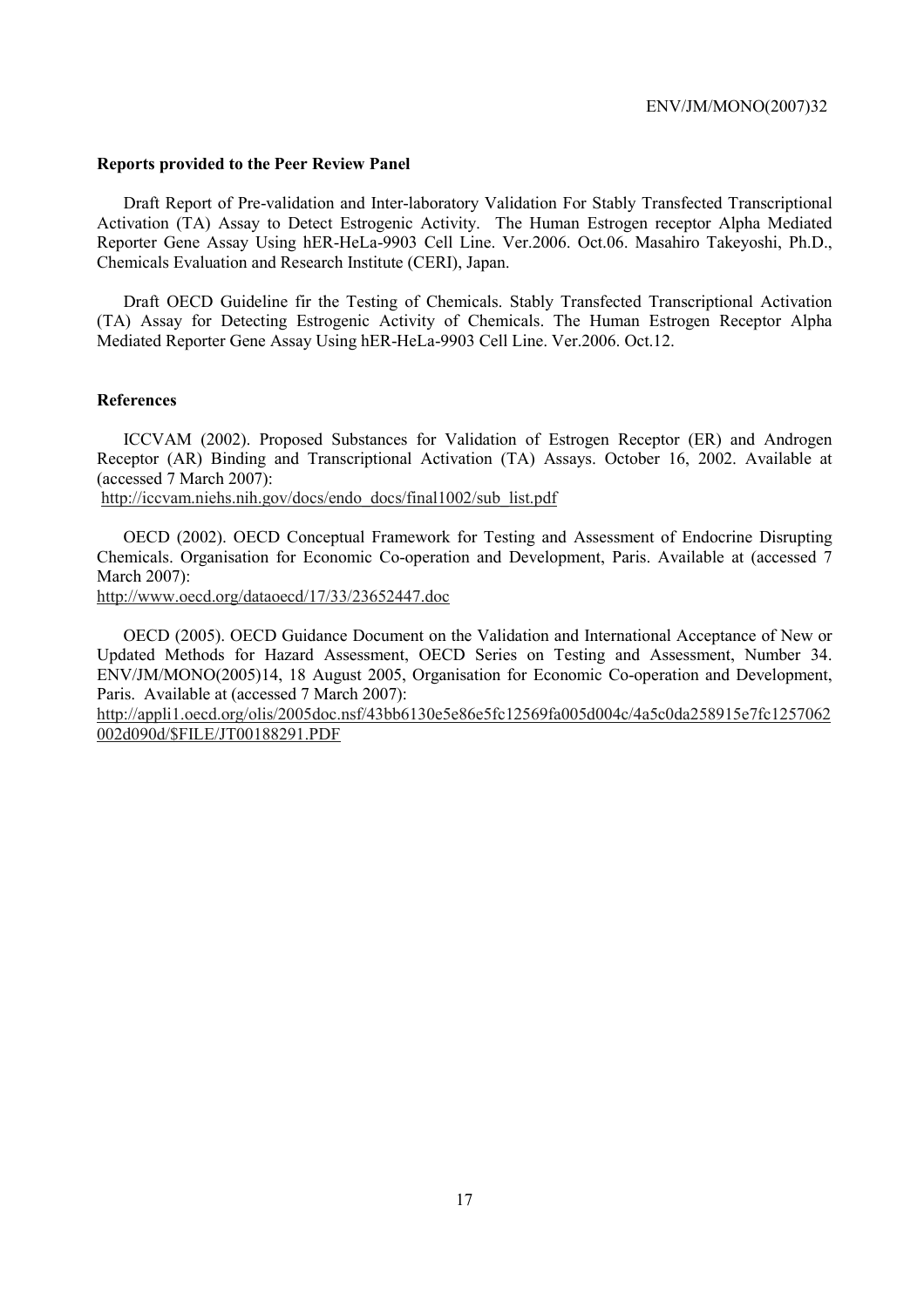# **ANNEX 1**

# **MEMBERS OF THE PEER REVIEW PANEL**

| Panel member         | <b>Affiliation</b>                                    |
|----------------------|-------------------------------------------------------|
| Sélim Aït-Aïssa      | Research Biologist, National Institute for Industrial |
|                      | Environment and Risks (INERIS), Verneuil-en-          |
|                      | halatte, France                                       |
| Patrick Balaguer     | Institut National de la Santé et de la Recherche      |
|                      | Médicale (INSERM), Montpellier, France                |
| Thomas Hartung       | Head, European Centre for Validation of Alternative   |
|                      | Methods, Ispra, Italy                                 |
| William Kelce        | Vice President, Preclinical Development, Pozen        |
|                      | Corporation, Chapel Hill, NC, USA                     |
| <b>Steven Levine</b> | Bioassay Team Lead, Ecological Technology Center,     |
|                      | Monsanto Company, St. Louis, MO, USA                  |
| Craig McArdle        | Professor of Molecular Pharmacology, University of    |
|                      | Bristol, UK                                           |
| Vickie Wilson        | Research Biologist, US Environmental Protection       |
|                      | Agency, Research Triangle Park, NC, USA               |
| Isao Yoshimura       | Biostatistician, Faculty of Engineering,<br>Tokyo     |
|                      | University of Science, Japan                          |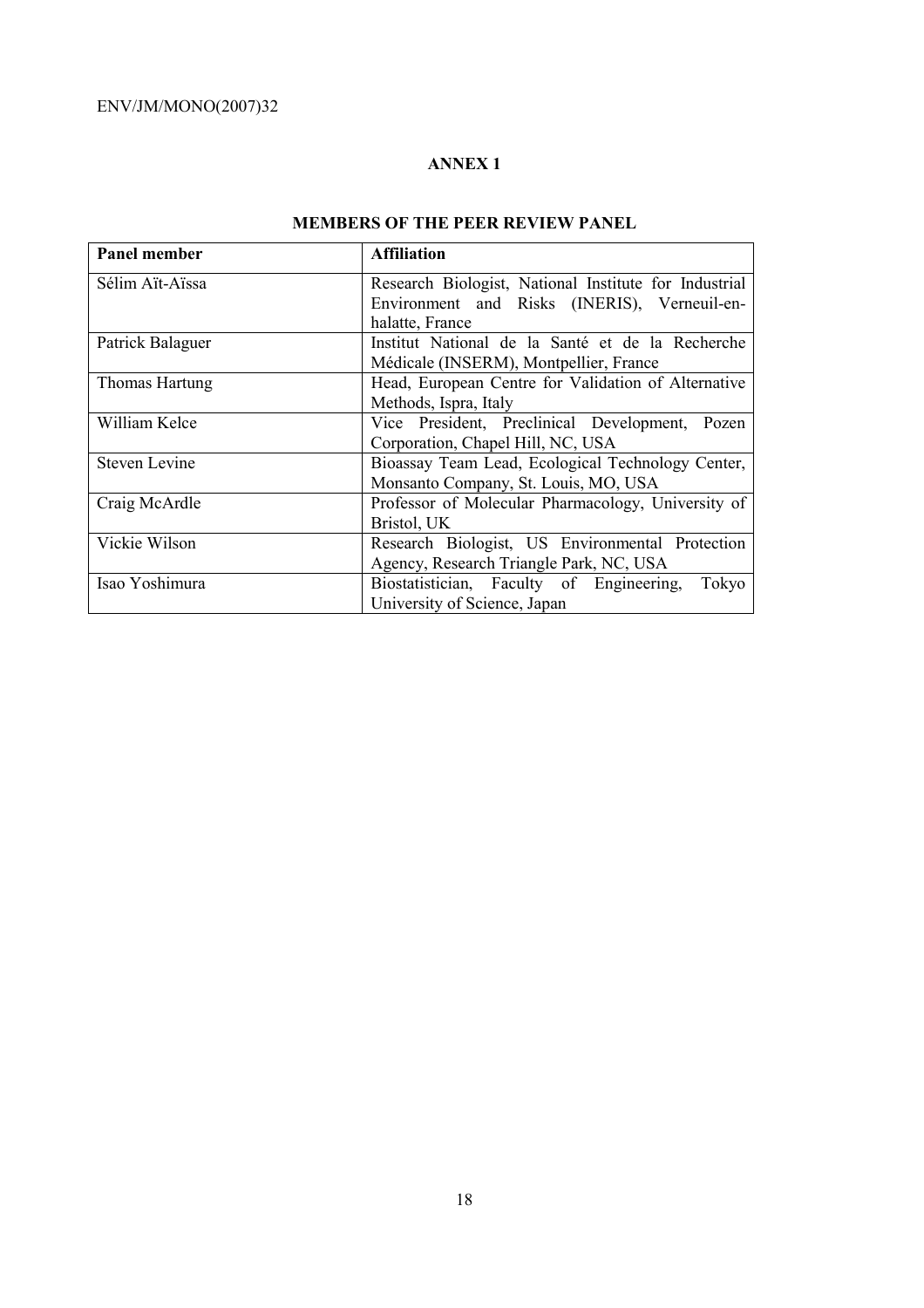#### **ANNEX 2**

#### **Collated Comments From The Peer Review Panel On The Stably Transfected Transcriptional Activation (Ta) Assay To Detect Estrogenic Activity**

| <b>ISSUES</b>           | <b>COMMENTS AND RECOMMENDATIONS</b>                                                                                                                                                                                                                                                                                                                                                                                                                                                                                                                                                                                                   |
|-------------------------|---------------------------------------------------------------------------------------------------------------------------------------------------------------------------------------------------------------------------------------------------------------------------------------------------------------------------------------------------------------------------------------------------------------------------------------------------------------------------------------------------------------------------------------------------------------------------------------------------------------------------------------|
| <b>General comments</b> | The overall impression of the Panel is of a robust assay providing similar results to other in vitro TA assays. The<br>tremendous amount of work by the participating laboratories was recognised as was the importance of pressing<br>ahead with the validation of such an assay. The proposed assay has been sufficiently tested to meet most of the<br>OECD validation principles. The validation study provides a basis for a standard protocol for screening for <i>in vitro</i><br>estrogenic activity. The draft test guideline needs some refinement but these results provide a good foundation for<br>OECD to move forward. |
|                         | A number of points however still need to be clarified (see below). A strong criticism from all Panel members was<br>that the criteria for a positive response were unclear and need to be further discussed and decided. There is also<br>insufficient guidance on the criteria for acceptable test performance by laboratories using this assay for the first<br>time.                                                                                                                                                                                                                                                               |
|                         | Some Panel members commented that it will be important for OECD also to consider other TA assays that are in<br>development, since there may be differences in scope, cost and availability of materials between various assays.                                                                                                                                                                                                                                                                                                                                                                                                      |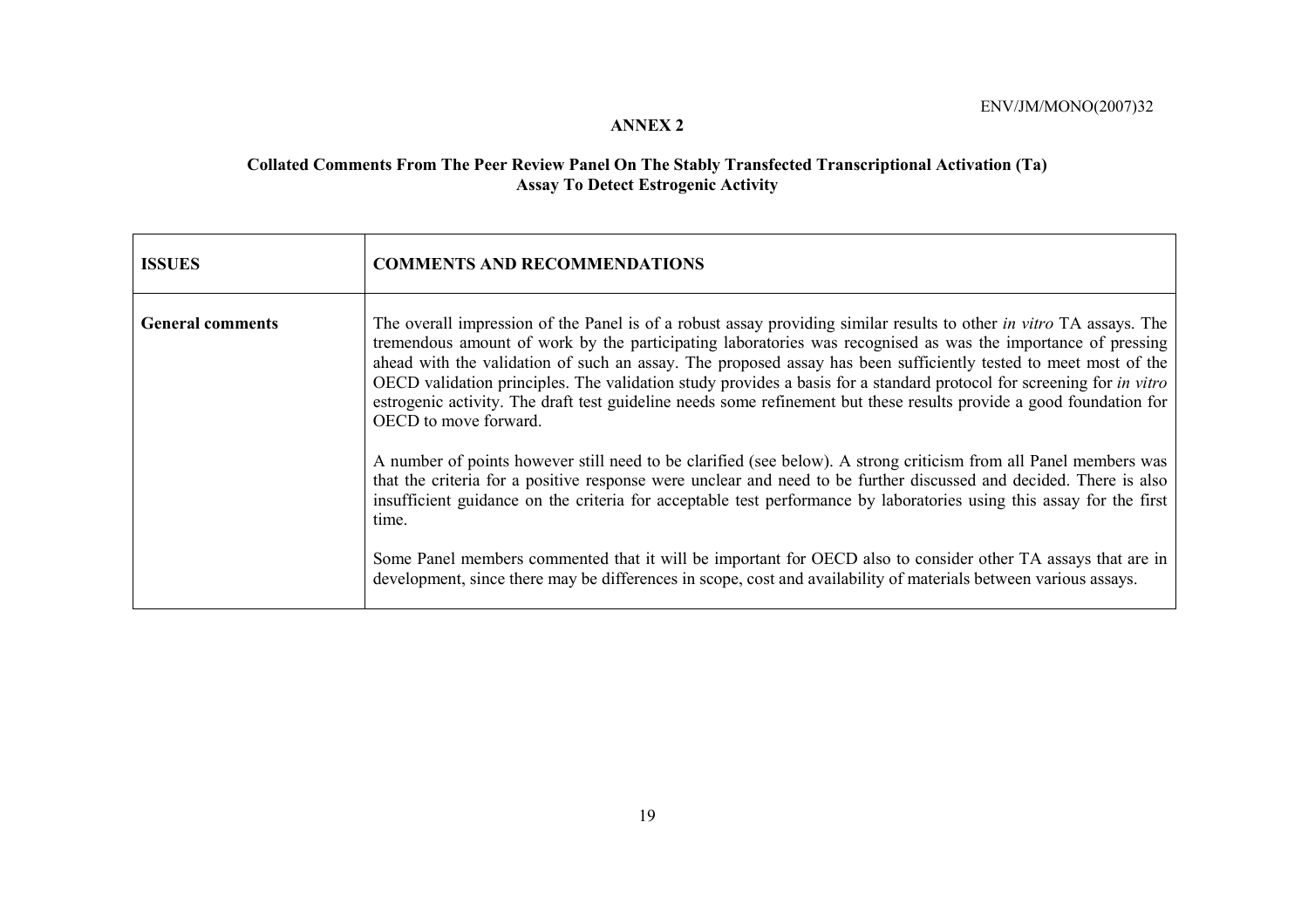| <b>VALIDATION CRITERIA</b>                                                                          |                                                                                                                                                                                                                                                                                                                                                                                                                                                                                                                                                                                                                                                                                                                                                                                                                                                                                                                                                                                                                                                                                                                                                                                                                                                                                                                                                                                                      |
|-----------------------------------------------------------------------------------------------------|------------------------------------------------------------------------------------------------------------------------------------------------------------------------------------------------------------------------------------------------------------------------------------------------------------------------------------------------------------------------------------------------------------------------------------------------------------------------------------------------------------------------------------------------------------------------------------------------------------------------------------------------------------------------------------------------------------------------------------------------------------------------------------------------------------------------------------------------------------------------------------------------------------------------------------------------------------------------------------------------------------------------------------------------------------------------------------------------------------------------------------------------------------------------------------------------------------------------------------------------------------------------------------------------------------------------------------------------------------------------------------------------------|
| 1. Rationale for the test<br>method                                                                 | The Panel agreed that the rationale for the test method is clearly stated, with the scientific basis, regulatory purpose<br>and need well described. From a regulatory perspective, the test is intended to be used for identifying and<br>prioritising substances that have the potential to act as estrogen receptor (ER) agonists binding to ER-alpha. Under<br>the OECD conceptual framework, it would provide mechanistic information as a level 2 in vitro assay.<br>This Panel agreed that this validation criterion has been fully met.                                                                                                                                                                                                                                                                                                                                                                                                                                                                                                                                                                                                                                                                                                                                                                                                                                                      |
| 2. Relationship between the<br>test method endpoint and<br>the biological<br>phenomenon of interest | The endpoint of the assay is transactivation of a firefly luciferase reporter gene under the control of an estrogen-<br>sensitive hormone response element (ERE). In the case of an estrogen agonist, the process would involve first the<br>binding of the ligand to the estrogen receptor ER-alpha, followed by the ligand-bound receptor binding to and<br>activating the hormone response element on the DNA to produce the gene product, luciferase. These are steps in<br>gene activation currently accepted for the ER in a biological system, even though the actual gene product may<br>differ.                                                                                                                                                                                                                                                                                                                                                                                                                                                                                                                                                                                                                                                                                                                                                                                             |
|                                                                                                     | A limitation of the test, which is pointed out in both the draft validation report and the draft guideline, is that while<br>it will provide mechanistic information and may allow comparison of ER selectivity (ER $\alpha$ versus ER $\beta$ ), it will not<br>inform on any downstream estrogenic responses of test chemicals; these would need to be further explored by in<br><i>vivo</i> methods. This is because the test employs an artificial ERE construct (vitellogenin ERE driven by a mouse<br>metallothionein promotor TATA element) that is not expressed endogenously in HeLa cells and so it is not known<br>how faithfully it would mimic the response of endogenous estrogen-responsive genes at similar exposure levels. It<br>was also noted that while this same limitation is shared by other ER assays based on HeLa cell lines, there are cell<br>lines, such as MELN, ER-CALUX and Lumi-cells, which retain most of the classical estrogen-responsive genes.<br>However, the Panel noted that there was good concordance between the rank order of test substances in this TA<br>assay and in the immature rat uterotrophic assay.<br>Other limitations of the assay, such as the fact that it would not detect interference with endogenous hormone<br>metabolism or activity due to production of estrogenic metabolites are acknowledged in the draft report (paragraph |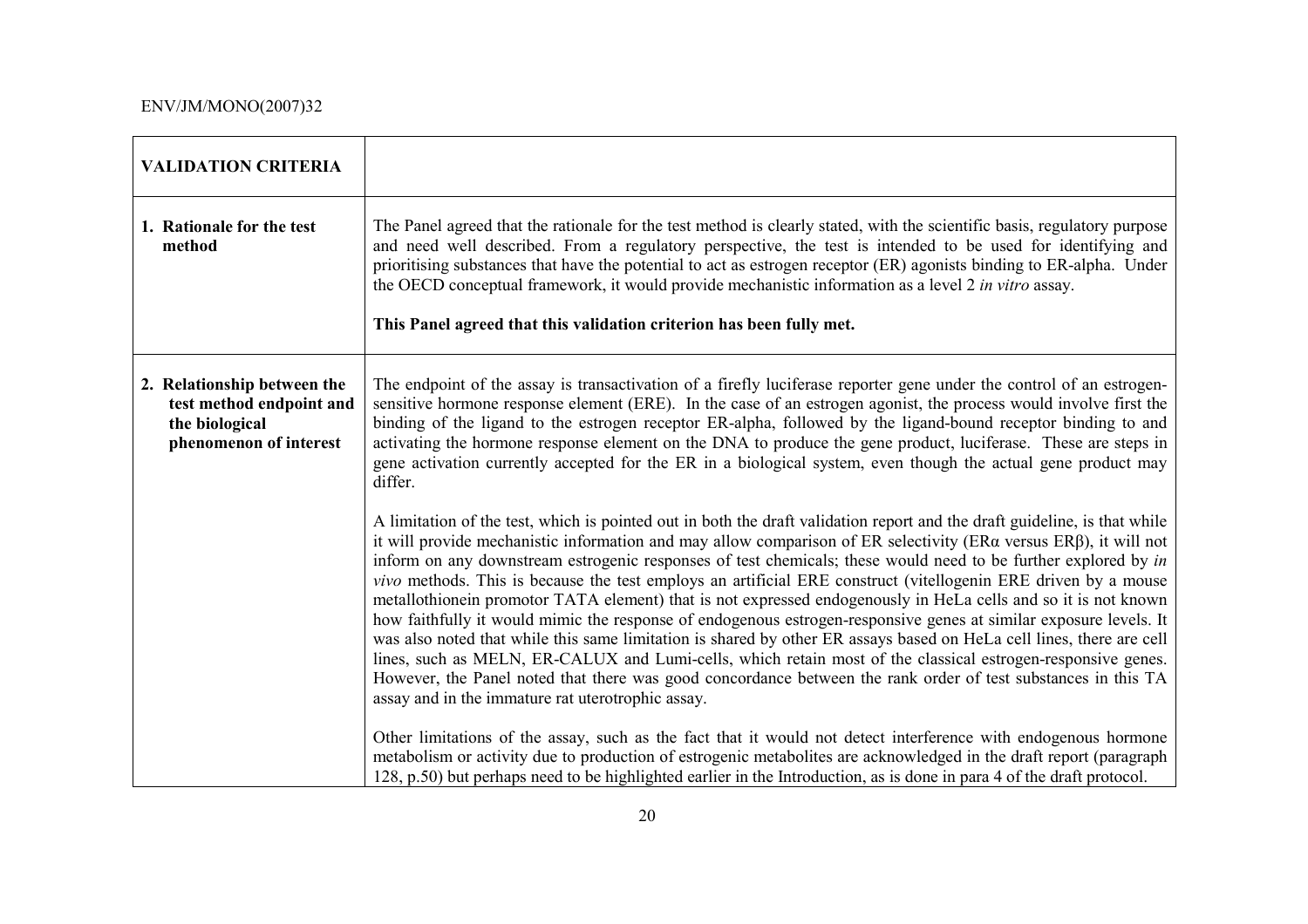|                         | The Panel agreed that this validation criterion has been fully met.                                                                                                                                                                                                                                                                                                                                                                                                                                                                                                                                      |
|-------------------------|----------------------------------------------------------------------------------------------------------------------------------------------------------------------------------------------------------------------------------------------------------------------------------------------------------------------------------------------------------------------------------------------------------------------------------------------------------------------------------------------------------------------------------------------------------------------------------------------------------|
| 3. Test method protocol | The Panel agreed that main test method protocol and support protocols are clearly described in most respects.<br>However some questions remain, particularly concerning<br>(i) the criteria for acceptable test performance, and<br>(ii) the criteria for a positive response.                                                                                                                                                                                                                                                                                                                           |
|                         | a. Materials and methods                                                                                                                                                                                                                                                                                                                                                                                                                                                                                                                                                                                 |
|                         | <b>Sourcing of materials</b><br>It is unclear whether there are adequate commercial sources of dextran-coated charcoal-treated fetal bovine serum<br>(DCC-FBS) that can be used or whether the Japanese research institute (CERI) expects to be the sole supplier.                                                                                                                                                                                                                                                                                                                                       |
|                         | The Panel considered that, unless there was a special reason for using the particular DCC-FBS produced by CERI,<br>it would be preferable for the protocol to include guidance on how to prepare it or indicate more than one supplier.                                                                                                                                                                                                                                                                                                                                                                  |
|                         | The draft test guideline indicates that the hER-HeLa-9903 cell line can be obtained from Sumitomo Chemicals Co.<br>The Panel considered that availability of the cell line is important and that the cell line should be deposited with the<br>American Type Culture Collection (ATCC) to ensure that scientists have ready access to it.                                                                                                                                                                                                                                                                |
|                         | The Panel considered it would be helpful to include in the draft test guideline some comment about avoiding the<br>use of unsuitable plastic ware, since some plastic materials are known to have ER-agonist activity.                                                                                                                                                                                                                                                                                                                                                                                   |
|                         | <b>Edge</b> effects<br>An appreciable effort has been made to evaluate edge effects, as discussed in Appendix 4 of the draft validation<br>report, and the authors of the draft report conclude that there is no edge effect that would affect the results for<br>practical purposes. The Panel was not convinced this is the case.                                                                                                                                                                                                                                                                      |
|                         | From the dose assignment positioning proposed in the draft test guideline, the baseline and vehicle control (DMSO)<br>are potentially vulnerable to edge effects. This can be seen, for example, in experiment 1; although no edge effect<br>was noted with the reference chemical, $17\beta$ -estradiol (E2), some significant differences were reported on baseline<br>luciferase expression (DMSO-treated cells) in row H compared to rows A, B, C, D and F (see Appendix 4, p.88-<br>89). This raises the question of whether to include the vehicle control wells in row H of the recommended plate |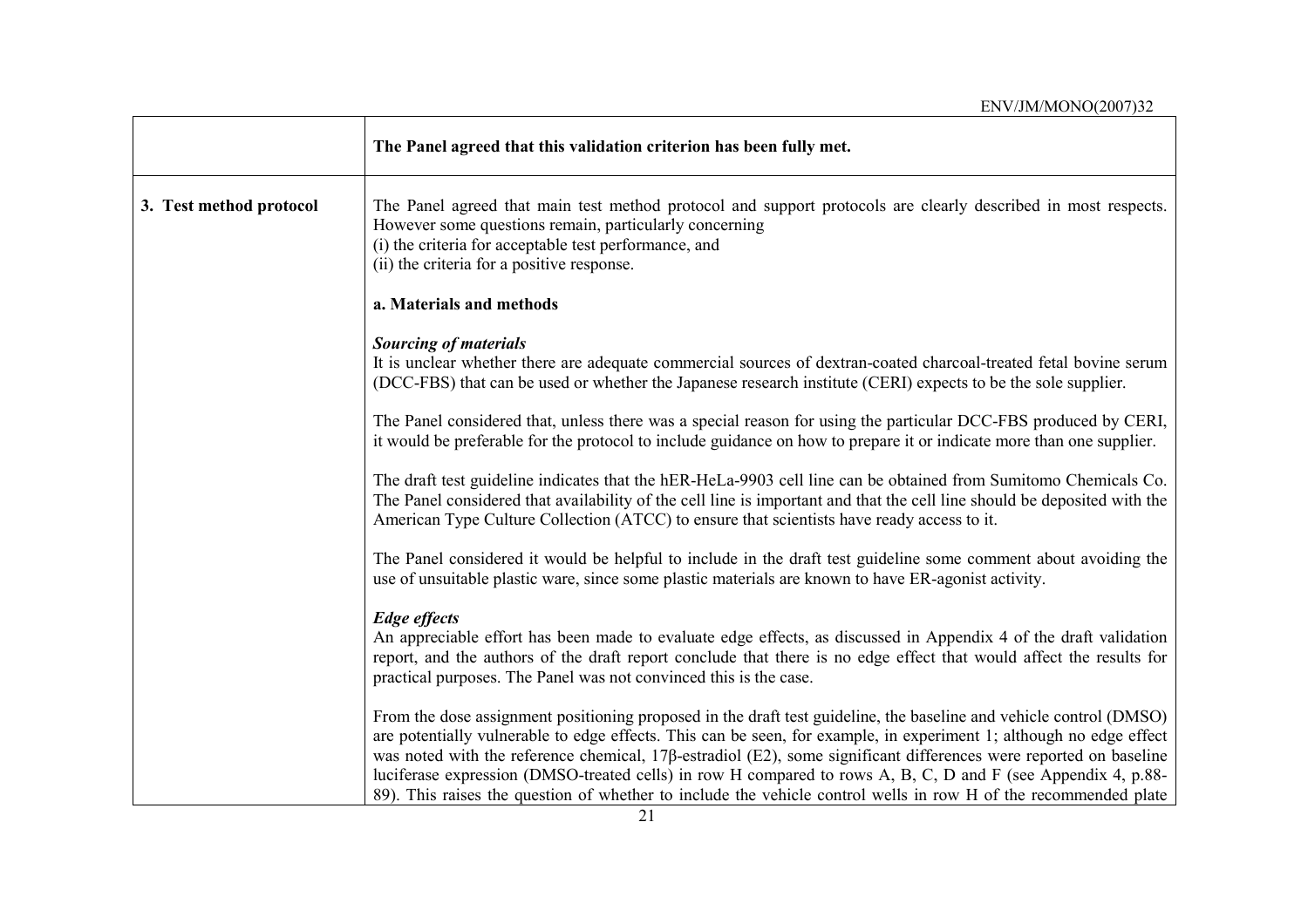| layout.                                                                                                                                                                                                                                                                                                                                                                                                                                                                                                                                     |
|---------------------------------------------------------------------------------------------------------------------------------------------------------------------------------------------------------------------------------------------------------------------------------------------------------------------------------------------------------------------------------------------------------------------------------------------------------------------------------------------------------------------------------------------|
| This issue of edge effects, which are frequently observed in many laboratories, was also raised in the preliminary<br>validation discussions (see paragraph 4.6, p.158 of the draft validation report). The Panel considered that there<br>should at least be a comment in the draft test guideline on the need to be vigilant regarding the possibility of edge<br>effects and to modify the plate dose assignment if edge effects do occur.                                                                                               |
| <b>Magnitude of top dose</b><br>The assay is sensitive enough that a top dose of $10\mu$ M, as recommended in the draft protocol, should be acceptable,<br>rather than 1mM as recommended by ICCVAM. The Panel commented that higher concentrations are uncalled for<br>and often result in non-sigmoidal reduced effects due to squelching of available coactivators.                                                                                                                                                                      |
|                                                                                                                                                                                                                                                                                                                                                                                                                                                                                                                                             |
| Replication<br>The number of wells per test chemical concentration was different between the pre-validation study $(n=4)$ and the<br>inter-laboratory validation study $(n=3)$ but no rationale for this was provided. Why are 3 replicates, rather than 2,<br>reasonable to achieve the high-throughput assay format (p.15, paragraph 57)?                                                                                                                                                                                                 |
| Support protocol No. 6-1<br>A minor clarification is needed. Under reagents it states "Cell lysis reagent (4.5x): Dilute 10 ml of 5X reagent<br>with 45 ml". However, 10 ml of a 5X solution diluted to 55 ml total does not produce a 4.5X final solution<br>(instead is closer to a 1 X solution).                                                                                                                                                                                                                                        |
| b. What is to be measured                                                                                                                                                                                                                                                                                                                                                                                                                                                                                                                   |
| The luciferase produced is measured with a luminometer. The level of sensitivity of a reporter assay is dependent of<br>the sensitivity of the luminometer, the luciferase assay reagent and the general health and characteristics of the cell<br>line. The Panel agreed with the recommendation in paragraph139 (p.52) of the draft validation report that each<br>laboratory undertaking this assay should optimise the best combination of luciferase assay reagent (Glo-type or<br>Flash-type) and luminometer in preliminary testing. |
| Concerning the variation in positive control values for E2 during the validation study, it would have been useful to<br>see raw data for fig. 6 (p.27 of the draft validation report) to know whether the fold increase varied over time as a<br>consequence of variation in the vehicle control $-$ if so, it might make sense to normalise to an internal control<br>maximum response rather than the vehicle control.                                                                                                                    |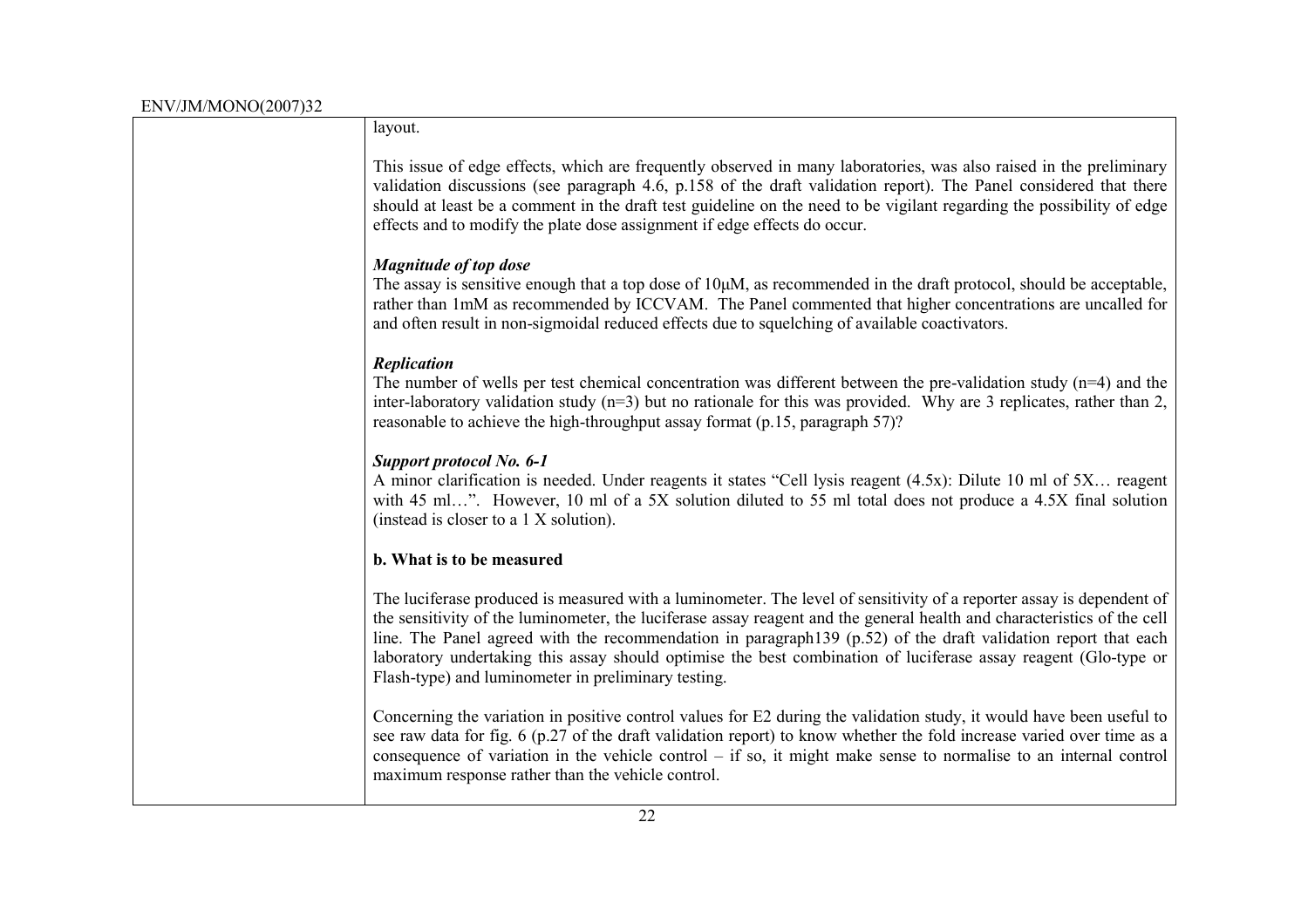| <b>Non-specific luciferase activation</b>                                                                                                                                                                                                                                                                                                                                                                                                                                                                                                                                                                                                                                                                                                                                                                                                                  |
|------------------------------------------------------------------------------------------------------------------------------------------------------------------------------------------------------------------------------------------------------------------------------------------------------------------------------------------------------------------------------------------------------------------------------------------------------------------------------------------------------------------------------------------------------------------------------------------------------------------------------------------------------------------------------------------------------------------------------------------------------------------------------------------------------------------------------------------------------------|
| The Panel commented that non-receptor-mediated luciferase activation needs to be taken into consideration. For<br>example, luciferase activity is likely to be influenced, either positively or negatively, by cytotoxic events such as<br>oxidative stress, especially at high concentrations (i.e. $>1\mu M$ ). The Panel noted that the proposed protocol does not<br>include any control to assess the specificity of the luciferase induction.                                                                                                                                                                                                                                                                                                                                                                                                        |
| As already suggested in the preliminary validation discussions (see Appendix 7 of the draft validation report), co-<br>exposure of test substances with a pure anti-estrogen (e.g. ICI 182,780) and the use of the ER-negative, luminescent<br>HeLa-9903 control cell line could be included to confirm the ER agonist property of tested chemicals, when they<br>are found positive.                                                                                                                                                                                                                                                                                                                                                                                                                                                                      |
| Use of the HeLa-9903 cell line to assess cytotoxicity would be superior to other cytotoxicity assays (e.g. MTT) as it<br>would also account for substance-induced, non-specific effects on protein (luciferase) expression and luciferase<br>activity.                                                                                                                                                                                                                                                                                                                                                                                                                                                                                                                                                                                                     |
| However, a question was raised about the sensitivity of the HeLa-9903 cell line to detect small changes in<br>cytotoxicity. Constitutive RSV driven luciferase expression is usually very robust in HeLa cells, so there is some<br>concern that this cell line may not be as sensitive to cytotoxicity effects which can manifest in the test cell line. In<br>the development of this construct and this cell line, was the level of expression designed to be similar to that<br>induced in the test cell line with 25pM estradiol stimulation?                                                                                                                                                                                                                                                                                                         |
| c. How the results should be analysed                                                                                                                                                                                                                                                                                                                                                                                                                                                                                                                                                                                                                                                                                                                                                                                                                      |
| The Panel agreed that statistical analysis of the results should utilise the simplest methods available that would be<br>compatible with the characteristics of the particular index value being calculated (e.g. EC50 or PC50) and with the<br>way in which the calculated index values are to be used in decision-making on a positive or a negative outcome.                                                                                                                                                                                                                                                                                                                                                                                                                                                                                            |
| The Panel noted that the use of a regression line based on the Hill equation is typically used for competitive binding<br>data. Competitive binding is based on the law of mass action and is a function of the association and dissociation<br>rates for the ligand for the receptor and assumes that an equilibrium rate is reached when the rate of new ligand-<br>receptor complex formation equals the dissociation rate. Whether a Hill equation-based nonlinear regression fit is<br>appropriate for TA data is debatable since a TA assay involves more than just the ligand binding to the receptor. In<br>the case where a full dose-response for the test substance is attained, either method (linear interpolation or<br>nonlinear regression) may give satisfactory results. As with binding data, when a full curve can not be attained for |
| weak estrogens some criteria need to be defined by which compounds can be classified as to response. In this case,                                                                                                                                                                                                                                                                                                                                                                                                                                                                                                                                                                                                                                                                                                                                         |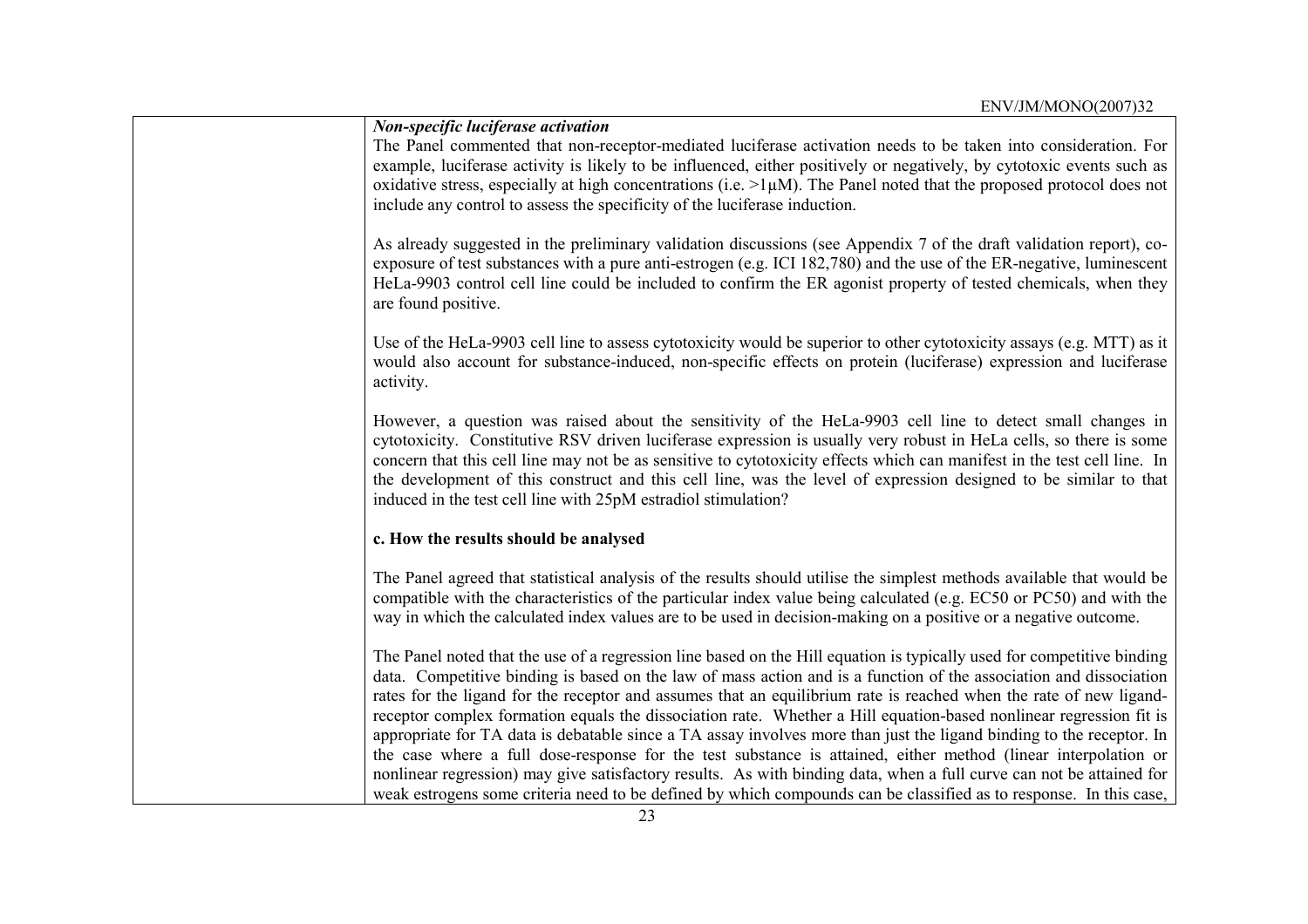| the determination of a PC50 value (by linear regression) compared to the positive control gives added useful<br>information.                                                                                                                                                                                                                                                                                                                                                                                                                                                                                                                                                                                                                                                                                                                                                                                                                |
|---------------------------------------------------------------------------------------------------------------------------------------------------------------------------------------------------------------------------------------------------------------------------------------------------------------------------------------------------------------------------------------------------------------------------------------------------------------------------------------------------------------------------------------------------------------------------------------------------------------------------------------------------------------------------------------------------------------------------------------------------------------------------------------------------------------------------------------------------------------------------------------------------------------------------------------------|
| The Panel noted that the independent statistical analyses of the inter-laboratory validation study (Appendix 6 of the<br>draft validation report) concluded that for estimating logPC10, Hill equation-based nonlinear regression has<br>advantages over linear interpolation in terms of accuracy and precision, but that for logPC50, there was not much<br>difference between the two methods. The Panel agreed that if the calculated index values are used as a mean for<br>qualitative expression of the intensity for endocrine disrupting potential, analogous to LD50 for mortality, the<br>method that provides a more precise estimate, i.e. the Hill equation-based nonlinear regression method, should be<br>used. However, if it is decided only to classify test chemicals into one of three categories - positive, negative or<br>equivocal - then such precise values are not needed and a simpler approach could be used. |
| The Panel also noted that the measurements obtained in the pre-validation and inter-laboratory studies provided<br>data of high quality. However, in daily use, various factors such as the skill of operator, time and temperature of<br>propagation, etc, may disturb the monotonic dose-response relationship. This should be taken into consideration in<br>selecting the method of data analysis. The linear interpolation method is probably not sufficiently robust for such<br>disturbances.                                                                                                                                                                                                                                                                                                                                                                                                                                        |
| The Panel raised the issue of partial ER agonists that reach a plateau at a lower level than the maximal effect by E2.<br>In such cases, what should be taken into account: EC50 or PC50? This point is not addressed by the authors.                                                                                                                                                                                                                                                                                                                                                                                                                                                                                                                                                                                                                                                                                                       |
| Paragraph 76 (p.24) of the draft validation report and paragraph 20 (p.6) of the draft protocol point out that EC50 is<br>calculated where Hill's equation is applicable but there is no guidance offered on how to decide if it is applicable.                                                                                                                                                                                                                                                                                                                                                                                                                                                                                                                                                                                                                                                                                             |
| d. Criteria for acceptable test performance                                                                                                                                                                                                                                                                                                                                                                                                                                                                                                                                                                                                                                                                                                                                                                                                                                                                                                 |
| The Panel considered that the performance criteria that would need to be met by a new laboratory performing the<br>assay for the first time should be outlined more clearly. It is not uncommon to include such criteria in OECD test<br>guidelines and they are usually based on the outcome of a large ring test. At the least, EC50 values for positive<br>controls should meet a specified tolerance interval or range. Other possible considerations for acceptable test<br>performance are mentioned below.                                                                                                                                                                                                                                                                                                                                                                                                                           |
| Consideration should be given to including a positive control substance, with significantly less potency than E2 but<br>still able to produce a full dose-effect curve, in the methodology for the validated assay. However, it should also be<br>considered essential for quality control purposes and to verify the performance of the assay.                                                                                                                                                                                                                                                                                                                                                                                                                                                                                                                                                                                             |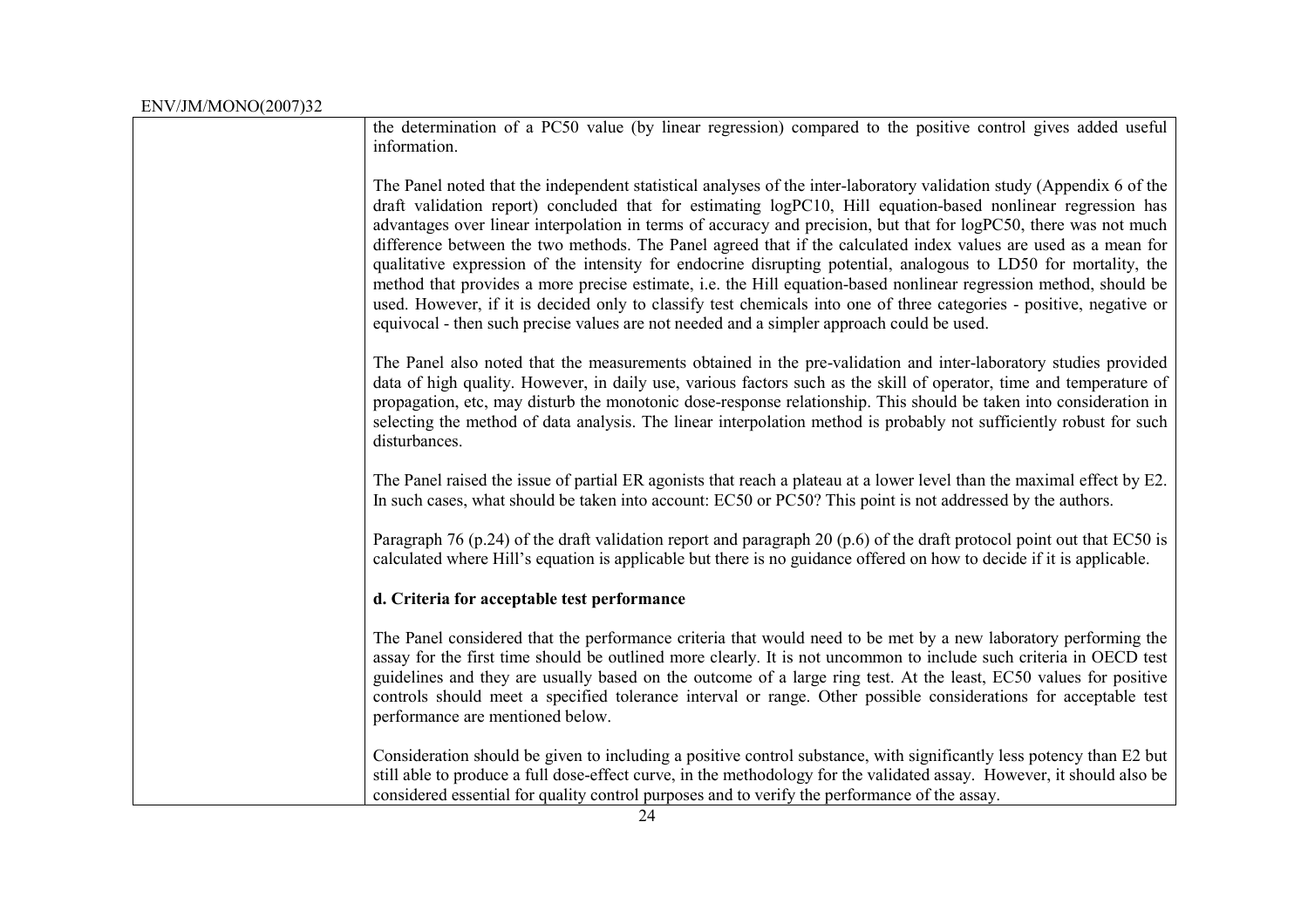| Paragraph 75 (p.23-24) of the draft validation report points out that positive control responses were always $>4$ fold<br>above the vehicle control – would the data be used if it were not?                                                                                                                                                                                                                                                                                                                                                                                                                                                                                       |
|------------------------------------------------------------------------------------------------------------------------------------------------------------------------------------------------------------------------------------------------------------------------------------------------------------------------------------------------------------------------------------------------------------------------------------------------------------------------------------------------------------------------------------------------------------------------------------------------------------------------------------------------------------------------------------|
| The plate configuration uses E2 at a single reference concentration. How often should E2 dose-response curves be<br>run to ensure an adequate sigmoid response and ED50 values that are consistent with historical controls? This<br>could be critical to track genetic drift in the cell line and week-to-week cell line variability.                                                                                                                                                                                                                                                                                                                                             |
| Paragraph 52 (p.15-16) of the draft validation report points out that compounds reducing baseline luciferase activity<br>would be considered cytotoxic – does this mean that such compounds would be entirely excluded from the test? In<br>many systems ER antagonists specifically reduce the base-line luciferase activity (possibly by blocking effects of<br>estrogenic compounds residual in the fetal bovine serum or derived from other sources such as the cells<br>themselves). A concern is that a pure ER antagonist would be defined as a cytotoxin in this assay. This concern<br>was also expressed in the preliminary validation discussions (see Appendix. 2.14). |
| e. Criteria for a positive response                                                                                                                                                                                                                                                                                                                                                                                                                                                                                                                                                                                                                                                |
| The Panel was in agreement that there was insufficient clarity on what would constitute a positive response.<br>Equally, it is not clear from a regulatory perspective, what defines a "negative" in this assay, i.e. what level of ER<br>agonist activity is not considered important and would trigger "NO further testing".                                                                                                                                                                                                                                                                                                                                                     |
| In discussing what might be suitable criteria for a positive response, the Panel emphasised the need to first see<br>whether there are significant differences and a dose-response (by running an ANOVA). The presence of a dose-<br>response is an important contributor to confidence in identifying positives. The validation group needs to propose<br>what would be judged as a significant dose-response. Will a trend test be run and if so which one is recommended?<br>Will expert judgment be used to evaluate the shape of the dose-response curve and if so how will it be factored into<br>the analysis?                                                              |
| A test substance having a quantifiable PC50 should certainly be regarded as positive.                                                                                                                                                                                                                                                                                                                                                                                                                                                                                                                                                                                              |
| The Panel was of the view that the PC10 value is not appropriate to be used as a criterion of a positive response<br>because it represents a marginal response of doubtful biological predictive value and is likely to generate a high rate<br>of false positives (see also further comments below).                                                                                                                                                                                                                                                                                                                                                                              |
| The Panel discussed whether some intermediate value between PC10 and PC50 (e.g. PC25) might also be                                                                                                                                                                                                                                                                                                                                                                                                                                                                                                                                                                                |

 $\mathbf{r}$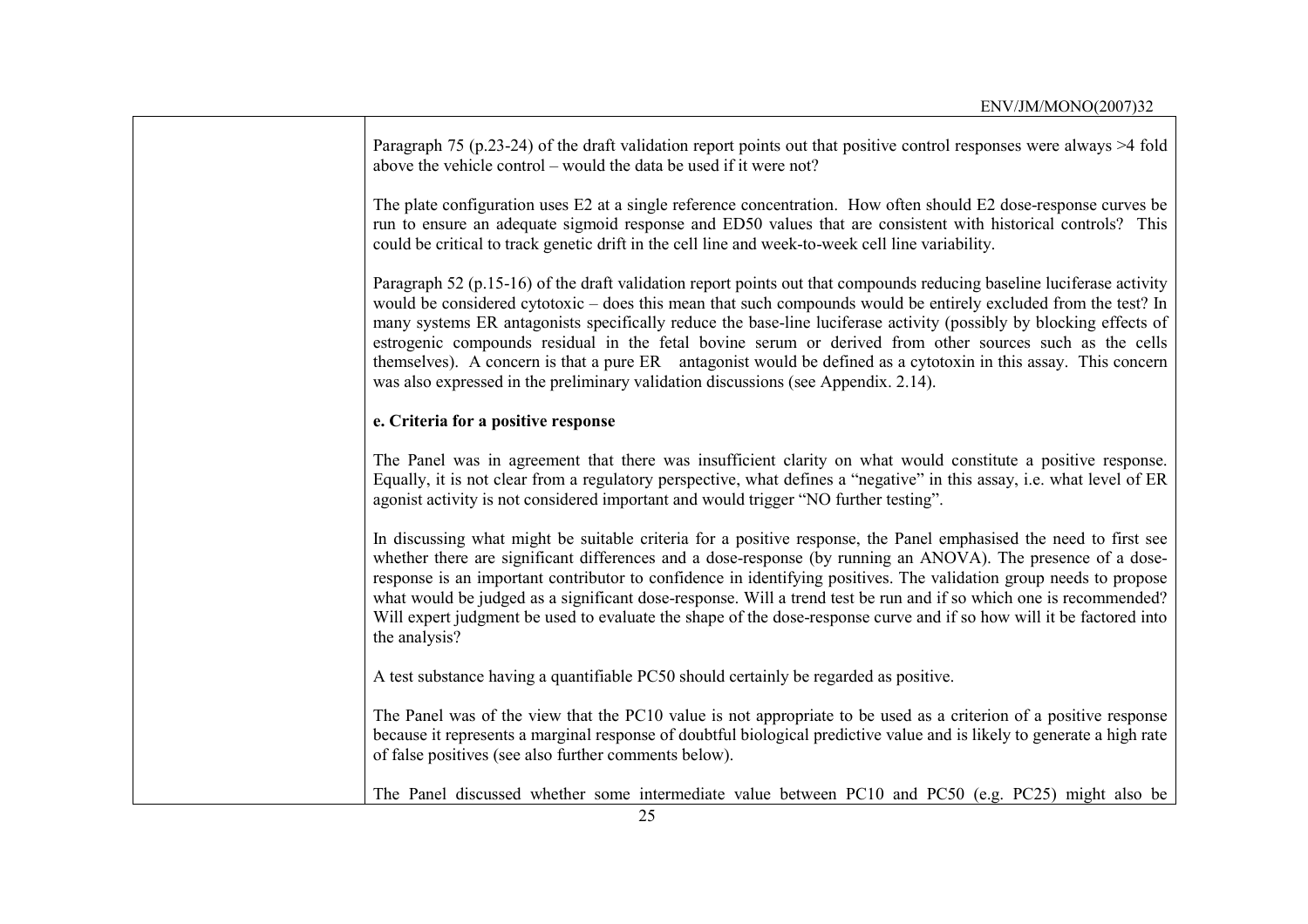| ENV/JM/MONO(2007)32 |                                                                                                                                                                                                                                                                                                                                                                                                                                                                                                                                                                                                                                                                                                                                                                                                                                                                                                                                                                                                                                                                                     |
|---------------------|-------------------------------------------------------------------------------------------------------------------------------------------------------------------------------------------------------------------------------------------------------------------------------------------------------------------------------------------------------------------------------------------------------------------------------------------------------------------------------------------------------------------------------------------------------------------------------------------------------------------------------------------------------------------------------------------------------------------------------------------------------------------------------------------------------------------------------------------------------------------------------------------------------------------------------------------------------------------------------------------------------------------------------------------------------------------------------------|
|                     | considered as a positive response. The Panel acknowledged that although PC25 sounded reasonable, there were no<br>data on which to base a decision to use it. The Panel felt that further statistical advice might be needed on this point.                                                                                                                                                                                                                                                                                                                                                                                                                                                                                                                                                                                                                                                                                                                                                                                                                                         |
|                     | The Panel also made other comments on more detailed aspects of the proposed calculated index values and these<br>are set out below.                                                                                                                                                                                                                                                                                                                                                                                                                                                                                                                                                                                                                                                                                                                                                                                                                                                                                                                                                 |
|                     | <b>Interpretation of the PC50 value</b>                                                                                                                                                                                                                                                                                                                                                                                                                                                                                                                                                                                                                                                                                                                                                                                                                                                                                                                                                                                                                                             |
|                     | The PC50 value is defined as the test chemical concentration eliciting transcription activity equivalent to 50% of<br>the positive control value. A concern is that the PC50 value could be misinterpreted. Sigmoid dose-response curves<br>are normally described in terms of EC50, maximum and Hill co-efficient. The EC50 provides a measure of<br>"potency" (position of the curve along the horizontal axis) whereas the maximum measures "efficacy". This<br>distinction of potency from efficacy is important and informative. The problem with the PC50 value is that is<br>influenced by both potency and efficacy but may be used erroneously as a measure of potency alone (e.g. treated as<br>if it were an EC50). Thus, two compounds having identical potency (e.g. identical EC50) and different efficacy<br>(e.g. different maxima) would have different PC50 values and this could be taken, mistakenly, to reveal different<br>potencies. The text of the draft report is rather vague on this aspect and there needs to be a clearer discussion of the<br>issue. |
|                     | Table 14 (p.34 of the draft validation report) reports the "relative potency in reporter gene assay (E2=100)" but<br>again it is unclear what this means. Is it showing the PC50 of the test compounds normalised to the EC50 of E2?<br>Since PC50 does not actually measure potency (in the pharmacological sense) the PC50/EC50 normalisation is a<br>hybrid of potency and efficacy, not a relative potency. Comparison of (relative) binding affinities and potencies is<br>extremely informative but this comparison is not made in tables 13 and 14 because PC50 is not a measure of<br>potency.                                                                                                                                                                                                                                                                                                                                                                                                                                                                              |
|                     | Paragraph 92 (p.29 of the draft validation report) states that "the PC50 values can be calculated in the cases of weak<br>estrogenic compounds as the relative estrogenic activity to the natural estrogen" but it is not evident what this<br>means. The Panel noted that the pre-validation and the validation work used two different E2 levels for the PC50<br>calculations, but it is strange that they both gave similar responses. Furthermore, in the draft test guideline, a single<br>E2 concentration is proposed for the positive control but no rationale is given for choosing this concentration. The<br>protocol should give reasons for the choice of E2 concentration to which the levels of response of test compounds<br>should be compared.                                                                                                                                                                                                                                                                                                                    |
|                     | Where a maximum cannot be calculated, simpler measures such as minimal effective concentration and maximal                                                                                                                                                                                                                                                                                                                                                                                                                                                                                                                                                                                                                                                                                                                                                                                                                                                                                                                                                                          |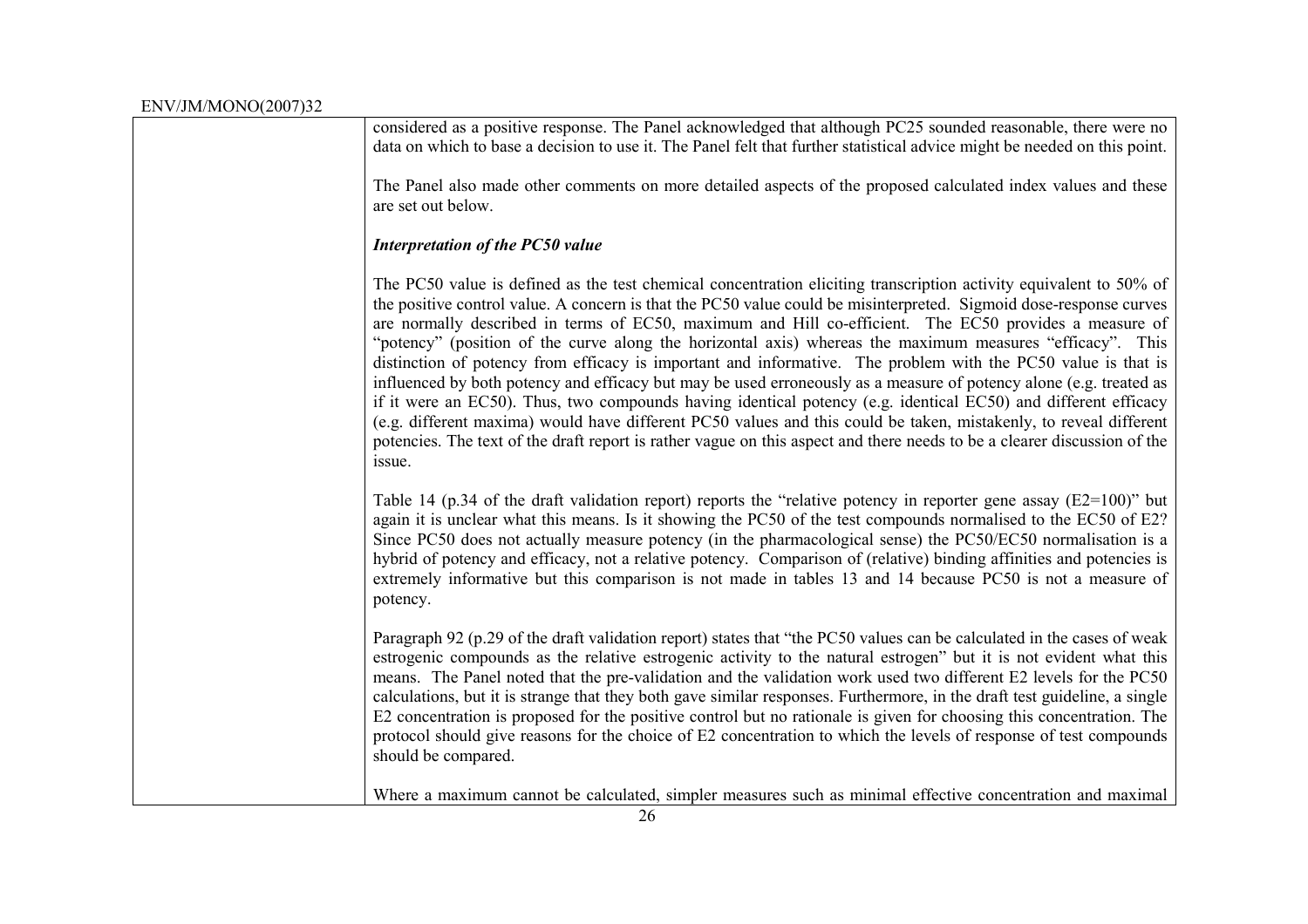| response can be informative. In paragraph 107 (p.37 of the draft validation report) it is argued that is better to use<br>PC50 values than EC50 values (because the latter were not calculable/accurate in some instances), but a calculable<br>PC50 value just means that a maximum response >50% of the E2 maximum was obtained. The comparison with<br>the uterotrophic assay is based on a simple positive or negative response. It would have been simpler to just<br>calculate maximum test response as a percentage of the maximum E2 response and treat this as positive when it<br>exceeds 50%. This is conceptually easier, less prone to misinterpretation and negates the arguments about how best<br>to assess the PC50 value.                                                                                                                                                                                                                                                                           |
|-----------------------------------------------------------------------------------------------------------------------------------------------------------------------------------------------------------------------------------------------------------------------------------------------------------------------------------------------------------------------------------------------------------------------------------------------------------------------------------------------------------------------------------------------------------------------------------------------------------------------------------------------------------------------------------------------------------------------------------------------------------------------------------------------------------------------------------------------------------------------------------------------------------------------------------------------------------------------------------------------------------------------|
| In the footnote to Table 16 (p. 36 of the draft validation report), it is stated "Positive/Negative based decision of<br>stably transfected TA assay was made based on the PC50 values." It is not clear what this means. Does it imply that<br>a chemical is classified as negative if the potency at the highest dose is below 50%? If so, the evaluation of PC50 is<br>not necessary. A similar question arises from Table 12. Clarification is needed.                                                                                                                                                                                                                                                                                                                                                                                                                                                                                                                                                            |
| Is the PC10 value informative?                                                                                                                                                                                                                                                                                                                                                                                                                                                                                                                                                                                                                                                                                                                                                                                                                                                                                                                                                                                        |
| The Panel had several reservations about the usefulness of the PC10 value.                                                                                                                                                                                                                                                                                                                                                                                                                                                                                                                                                                                                                                                                                                                                                                                                                                                                                                                                            |
| If the PC10 value were to be used as an indicator of a positive response, it may lead to identification of a lot of false<br>positives when testing a broad array of environmental compounds. Does this somewhat "marginal" response have<br>any biological significance, especially when the positive control concentration is at or below its EC50? If it were to<br>be used, should the increase attained by the test chemical also be a statistically significant increase over vehicle<br>control (when analyzed by ANOVA)?                                                                                                                                                                                                                                                                                                                                                                                                                                                                                      |
| A PC10 value is also likely to have little predictive value of <i>in vivo</i> ER agonist activity given the levels of<br>endogenous estrogens in vivo.                                                                                                                                                                                                                                                                                                                                                                                                                                                                                                                                                                                                                                                                                                                                                                                                                                                                |
| The results from the validation study have an unacceptably high false-positive rate when assessing the PC10<br>endpoint. For example, in Table 6.2 (p.114-115 of the draft validation report) there were false positives observed in<br>1 of the 3 replicate assays for 3 of the 9 test substances for 3 of the labs. Thus, the results are equivocal for nearly<br>one-third of the substances tested in the validation when using the PC10 endpoint. This is considered to be a<br>reflection of the variability of the test system at low induction levels and raises a serious concern regarding use of<br>the PC10 value as an endpoint. PC10 is also an unreasonably low endpoint to use, particularly considering the<br>nonlinear nature of the response being measured. Should a minimum PCx value no less than a 25% effect level be<br>considered? The minimum value of 25% was recommended by ICCVAM and although this value is not supported<br>by a statistical assessment it reflects expert judgment. |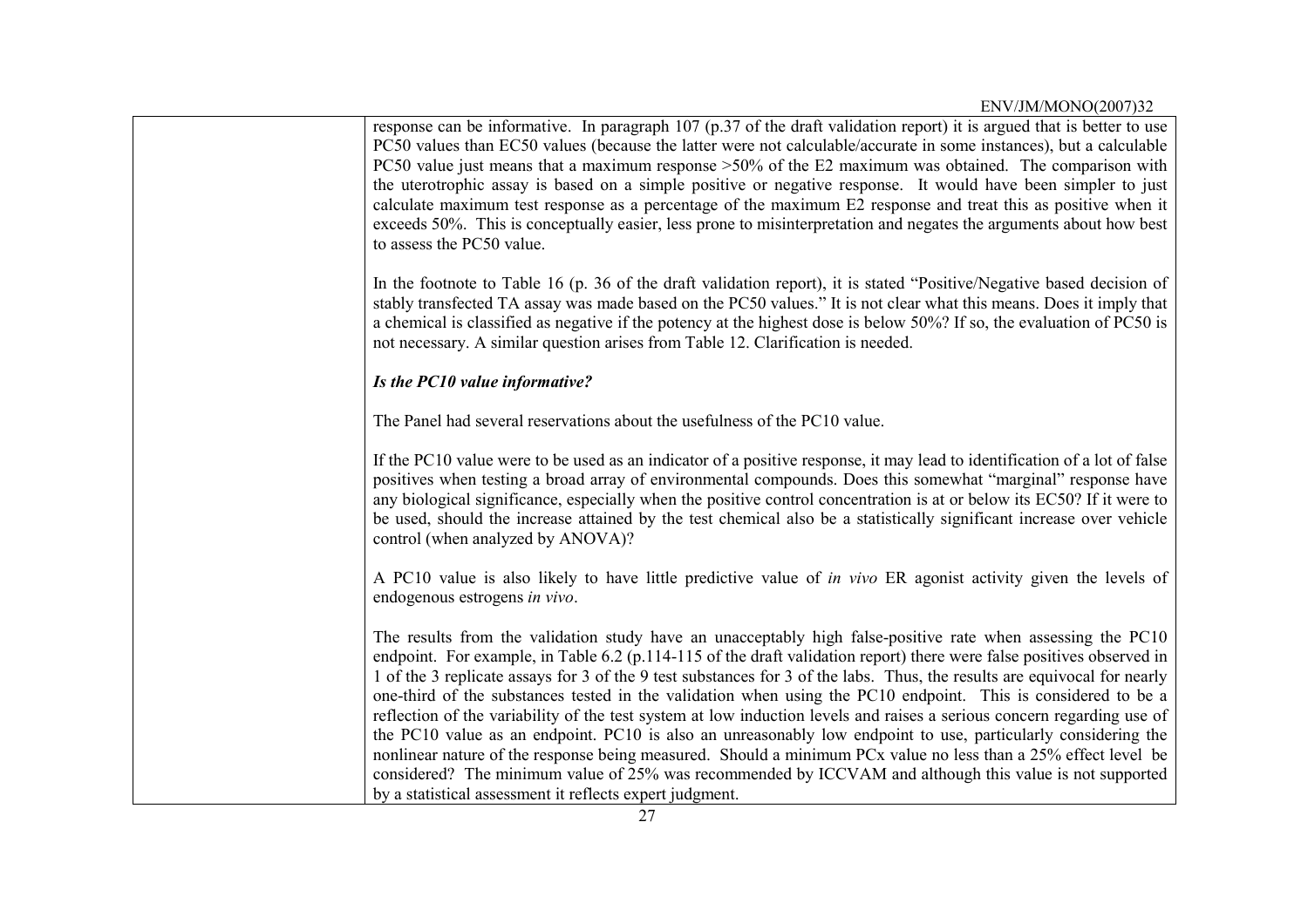| ENV/JM/MONO(2007)32                                                    |                                                                                                                                                                                                                                                                                                                                                                                                                                                                                                                                                                                                                                                                        |
|------------------------------------------------------------------------|------------------------------------------------------------------------------------------------------------------------------------------------------------------------------------------------------------------------------------------------------------------------------------------------------------------------------------------------------------------------------------------------------------------------------------------------------------------------------------------------------------------------------------------------------------------------------------------------------------------------------------------------------------------------|
|                                                                        | The Panel did however note that in Table 16 (p. 36 of the draft validation report), three chemicals (4,4'-<br>(Octahydro)bisphenol, Levonorogestrol and Diphenyl-p-phenyldiamine) were weak estrogens in vitro (no PC50<br>reported) but still positive in vivo. For these chemicals, the PC10 had thus higher predictive value than the PC50.<br>The Panel agreed that this validation criterion has been partially met.<br>It has not been met with respect to the important issue of clearly defining and justifying criteria for a<br>positive response.                                                                                                           |
| 4. Intra- and inter-<br>laboratory<br>reproducibility<br>(reliability) | The Panel concluded that the design of the inter-laboratory studies was generally appropriate and sufficient to<br>establish reproducibility of the protocol for estrogen agonists and that the data in the draft report show an inter- and<br>intra-laboratory variability that is, overall, acceptable. The protocol is transferable.                                                                                                                                                                                                                                                                                                                                |
|                                                                        | However, the Panel noted that some obviously aberrant data were reported in the Table 20 (page 43-44), for<br>genistein (vial 23-3), 17a-MT (vial 26-3) and p-tert-pentylphenol (vial 34-1) and that this was not discussed by the<br>authors.                                                                                                                                                                                                                                                                                                                                                                                                                         |
|                                                                        | The draft validation report also fails to highlight a potentially important difference between performance in<br>different labs. Table 18 (p.39-40 of the draft validation report) shows that PC50 values were always lower in CERI<br>assays than in Sumitomo assays (7/7 compounds – difference 0.14-0.56 log10 units) and table 20 (p.43-44) shows<br>that EC50 values were always lower in CERI assays than Sumitomo assays (7/7 compounds – differences 0.1-2.41<br>log10 units). There needs to be some comment on this kind of systematic variation (rather than just random<br>variation) since it could have major implications for protocol transferability. |
|                                                                        | The Panel noted that fewer laboratories had been involved in the validation study than would normally be the case.<br>While the Panel would not advocate that further validation studies are essential, should any further validation<br>studies be conducted, it would offer the opportunity to use additional compounds from the ICCVAM list and to<br>better define the criteria of tolerance for acceptable performance of the assay.                                                                                                                                                                                                                              |
|                                                                        | The Panel agreed that this validation criterion has been met.                                                                                                                                                                                                                                                                                                                                                                                                                                                                                                                                                                                                          |
| 5. Testing of reference<br>chemicals                                   | The reference chemicals, including non-active substances, are clearly described and the major rationale for their<br>choice (comparison with existing data) is explained. Although only 10 coded chemicals were used for tests of<br>inter-laboratory reproducibility, since the reliability criteria have been met, it follows that the number is sufficient.<br>A logical subset of chemicals has been chosen, covering a range of affinities, seven of which are on the ICCVAM                                                                                                                                                                                      |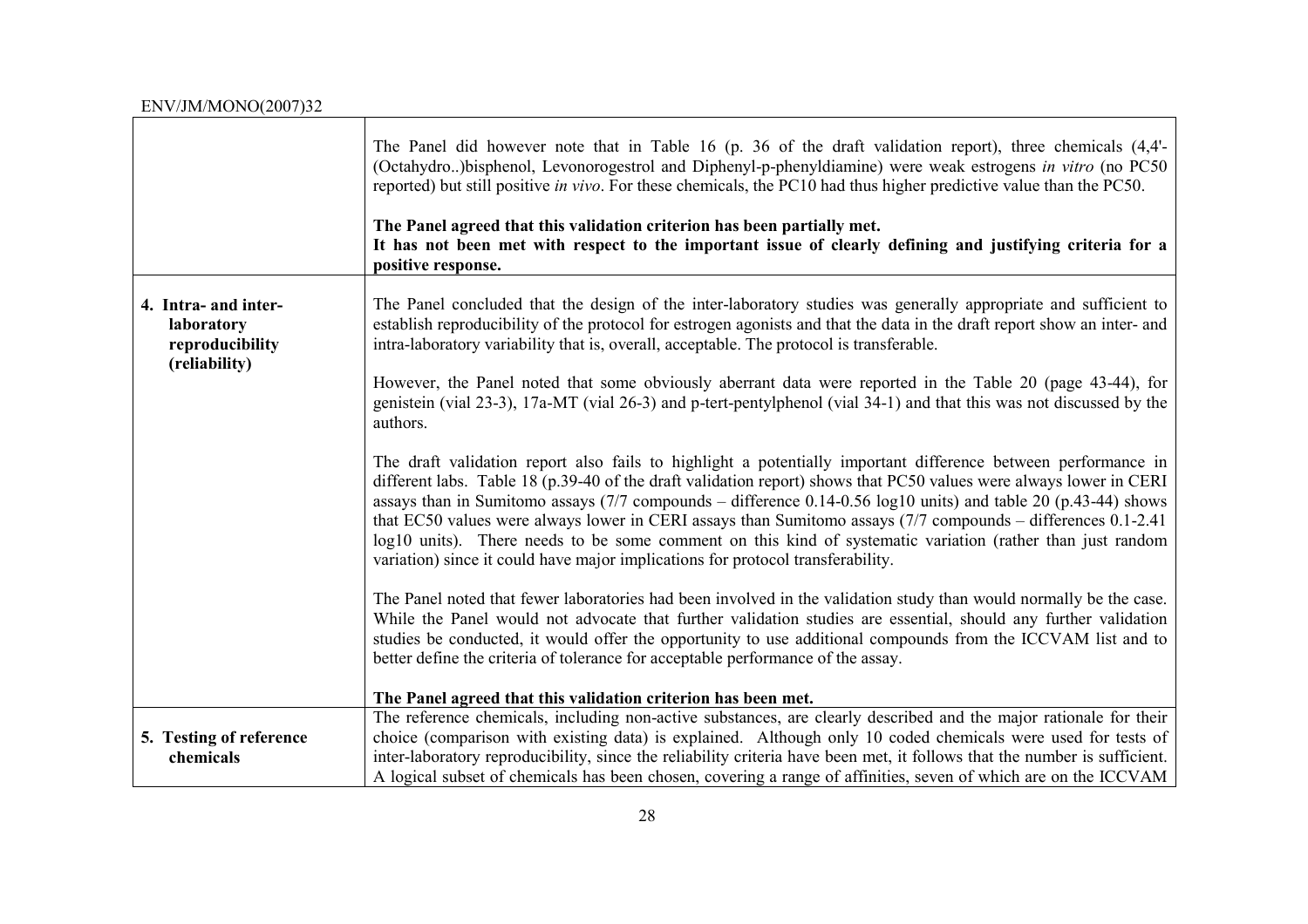| list and the remaining three are adequate replacements, representing six different chemical classes. While these 10<br>chemicals do not cover all chemicals classes, a sufficient number of other chemical classes were covered by the<br>lead laboratory which tested 46 compounds from the ICCVAM list, demonstrating a strong indication that the<br>protocol and cell line responds appropriately to estrogenic compounds.                                                                                                                                                                                                                                       |
|----------------------------------------------------------------------------------------------------------------------------------------------------------------------------------------------------------------------------------------------------------------------------------------------------------------------------------------------------------------------------------------------------------------------------------------------------------------------------------------------------------------------------------------------------------------------------------------------------------------------------------------------------------------------|
| The fact that not all 78 ICCVAM recommended compounds were tested is not a serious flaw. The compounds<br>included in the ICCVAM list are meant to be used to potentially validate a wide range of assays (i.e. AR, ER and<br>TR mediated and agonists and antagonists in some cases). Therefore, some chemicals are more appropriate for<br>evaluating each type of assay as responses for every chemical on the list have not been well characterized for every<br>type of assay. There would be little point in testing all 78 chemicals listed by ICCVAM when the required<br>comparator (EC50 or IC50) is unavailable.                                          |
| Additional insight into the limitations of the assay could be made by testing further substances, such as more from<br>the ICCVAM list to cover more than the 6 out of 15 classes tested so far, and including substances with difficult<br>physico-chemical characteristics (low solubility) or overtly cytotoxic substances. However, further validation<br>should not hold up progress in developing the assay. Modifications to the protocol and an assessment of the<br>limitations of the protocol and the assay could be made on a continuing basis as new information becomes<br>available.<br>The Panel agreed that this validation criterion has been met. |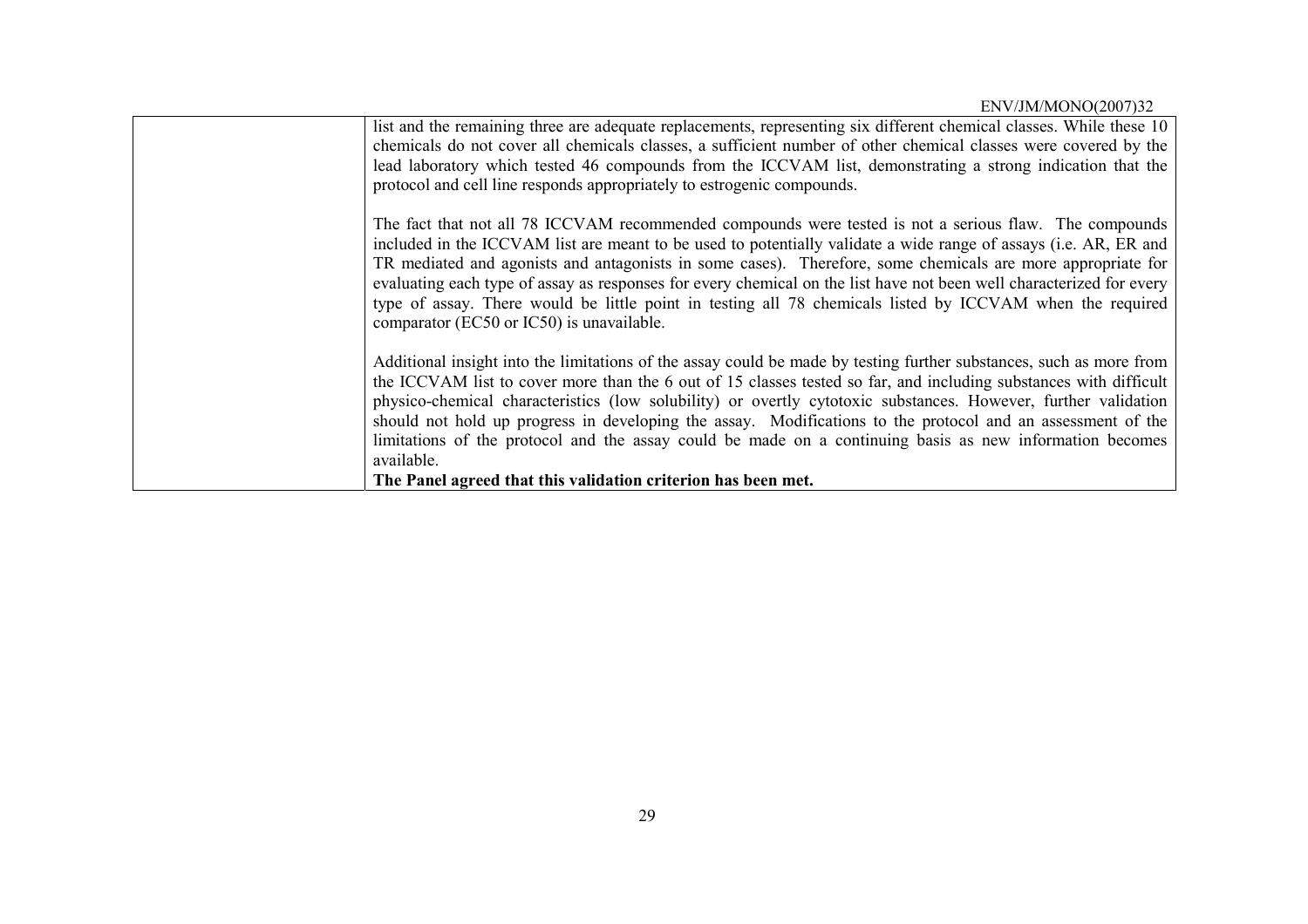T

 $\mathbf{r}$ 

| 6. Performance of the test method<br>in relation to existing toxicity<br>testing data | The Panel considered that a good effort had been undertaken to compare the results of the assay to other<br>existing testing methods. Overall, the data provided show a satisfactory concordance between this assay and<br>other in vitro TA, binding and in vivo uterotrophic assays.                                                                                                                                                                                                                                                                                                                                                                                            |
|---------------------------------------------------------------------------------------|-----------------------------------------------------------------------------------------------------------------------------------------------------------------------------------------------------------------------------------------------------------------------------------------------------------------------------------------------------------------------------------------------------------------------------------------------------------------------------------------------------------------------------------------------------------------------------------------------------------------------------------------------------------------------------------|
|                                                                                       | The Panel agreed that there is no "gold standard" with which to compare these types of results. The most<br>relevant comparison is the ER binding assay comparison with which there was high concordance and good<br>comparative sensitivity and specificity, though a little more detail on how sensitivity and specificity were<br>calculated would have been helpful. Binding assays, however, do not differentiate between agonists and<br>antagonists. Therefore, the comparisons of the reference chemicals in the ICCVAM list to the results of other<br>ER TA assays and to uterotrophic assay results, adds strength to the conclusions on performance of this<br>assay. |
|                                                                                       | A number of specific comments and queries were raised:                                                                                                                                                                                                                                                                                                                                                                                                                                                                                                                                                                                                                            |
|                                                                                       | It is not entirely clear what "good concordance" or "acceptable concordance" mean. Table 11 (p.31 of the<br>draft validation report) claims to show good concordance $(80\%)$ but 5 of 24 compounds found positive in the<br>ICCVAM (2003) report were negative in the ER/TA assay, and 4 of 22 compounds found negative in the<br>ICCVAM report were positive in the ER/TA assay. The Panel recognises that there is no OECD criterion for<br>what constitutes acceptable concordance but there needs to be some discussion of why this 20% lack of<br>concordance exists, rather than a simple assumption that 80% is good.                                                     |
|                                                                                       | Although the assay compares well with other in vitro TA tests, the comparison is made on a very limited<br>number of chemicals $(n=7 \text{ or } 8)$ , which limits the strength of the assessment. One surprising result is the slope<br>of 0.712 when comparing with HELN-ERa, which could indicate a higher sensitivity of the HELN cells<br>compared with hER-HeLa-9903 cells. This is relatively unexpected since both assays are done in HeLa cells<br>and the HeLa-ER-9903 showed a high sensitivity to E2. This may reflect a bias in the comparison due to a<br>few number of chemicals included in the correlation analyses.                                            |
|                                                                                       | Table 10 (p.29 of the draft validation report) refers to only 3 references related to the other in vitro tests.<br>More data are available in the literature. For instance, HELN-ERa cells have been well characterised in<br>response to pesticides or phenol compounds (Lemaire et al., 2006, Life Sci, 79, 1160-1169; Paris et al., 2002,<br>Mol Cell Endocrinol, 193, 43-49; Balaguer et al., 1999, Sci Tot Environ 233, 47-56). Also, more                                                                                                                                                                                                                                   |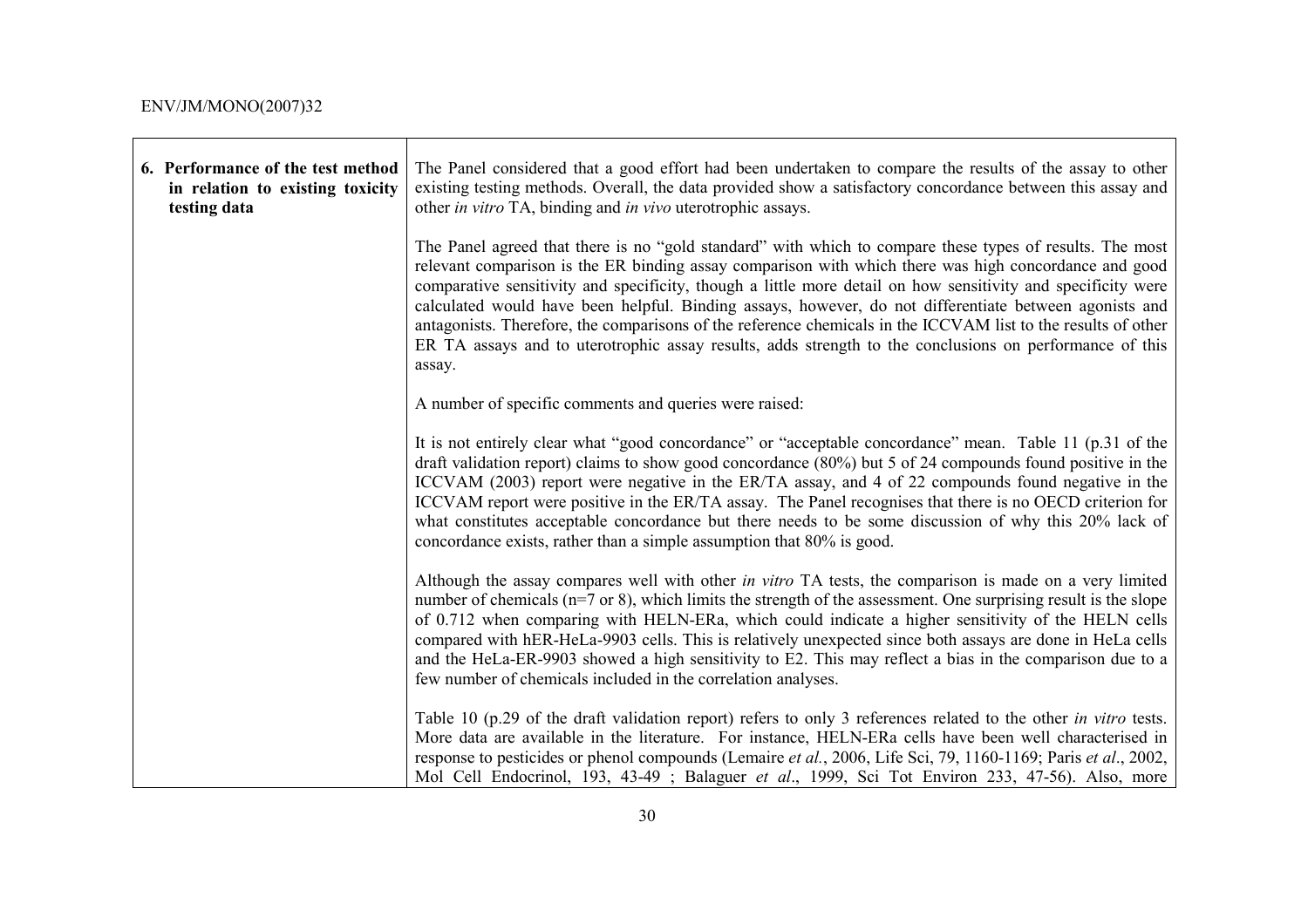|        | ENV/JM/MONO(2007)32                                                                                                                                                                                                                                                                                                                                                                                                                                                                                                                                   |
|--------|-------------------------------------------------------------------------------------------------------------------------------------------------------------------------------------------------------------------------------------------------------------------------------------------------------------------------------------------------------------------------------------------------------------------------------------------------------------------------------------------------------------------------------------------------------|
|        | bibliographic data should be found for ER-CALUX. A more accurate comparison between models could thus<br>be obtained by enhancing the number of chemicals in the correlation.                                                                                                                                                                                                                                                                                                                                                                         |
|        | Fig. 8-1 (p.30 of the draft validation report) shows the relationship between hER-HeLa-9903 EC50's and<br>Reference EC50's, but the latter are derived from 3 separate assays (mammalian TA, proliferation, yeast<br>reporter). It would be preferable to see this correlation for each of the Reference assays. The correlation<br>coefficient ( $R^2$ =0.802) is described as "successful" (para. 93, p.29) what does this mean?                                                                                                                    |
|        | In Table 14 (p.34 of the draft validation report), it is not clear whether the chemicals with minus "-" are<br>negative or are positive but the PC50 was not calculated. Adding the PC10 to the table would be helpful to<br>distinguish between these two types of chemicals. For instance, methoxychlor, a well-known weak estrogen<br>(positive in Tables 10 and 16) is described in Table 14 as negative in TA assay but positive in the binding<br>assay. Considering this pesticide as negative may be an artefact in the concordance analysis. |
|        | It may be informative to know whether or not this particular cell line expresses ABC transporting cassettes<br>like MDR1/PgP that can limit intracellular exposures to some chemicals and lead to differences with other<br>cell lines in vitro and differences with in vivo ER agonist endpoints.                                                                                                                                                                                                                                                    |
|        | The Panel agreed that this validation criterion has been met.                                                                                                                                                                                                                                                                                                                                                                                                                                                                                         |
| 7. GLP | The Panel noted that whilst the inter-laboratory validation was conducted to GLP, the pre-validation and data<br>collection for comparison with ICCVAM were not. However, the Panel agreed with the views of the<br>preliminary validation assessment panel (p.151 of the draft validation report) that although conduct under<br>GLP is ideal, the fact that only the inter-laboratory comparison was conducted under GLP was acceptable in<br>this case.                                                                                            |
|        | It was also noted that the identity, purity, strength or homogeneity of the test article did not appear to have<br>been characterised by any laboratory. While this should not negate any of the findings as the substances<br>chosen for assessment were stable, for future studies, characterization of the test article is a required part of<br>GLP and should be completed.                                                                                                                                                                      |
|        | The Panel agreed that this validation criterion has been met                                                                                                                                                                                                                                                                                                                                                                                                                                                                                          |
|        |                                                                                                                                                                                                                                                                                                                                                                                                                                                                                                                                                       |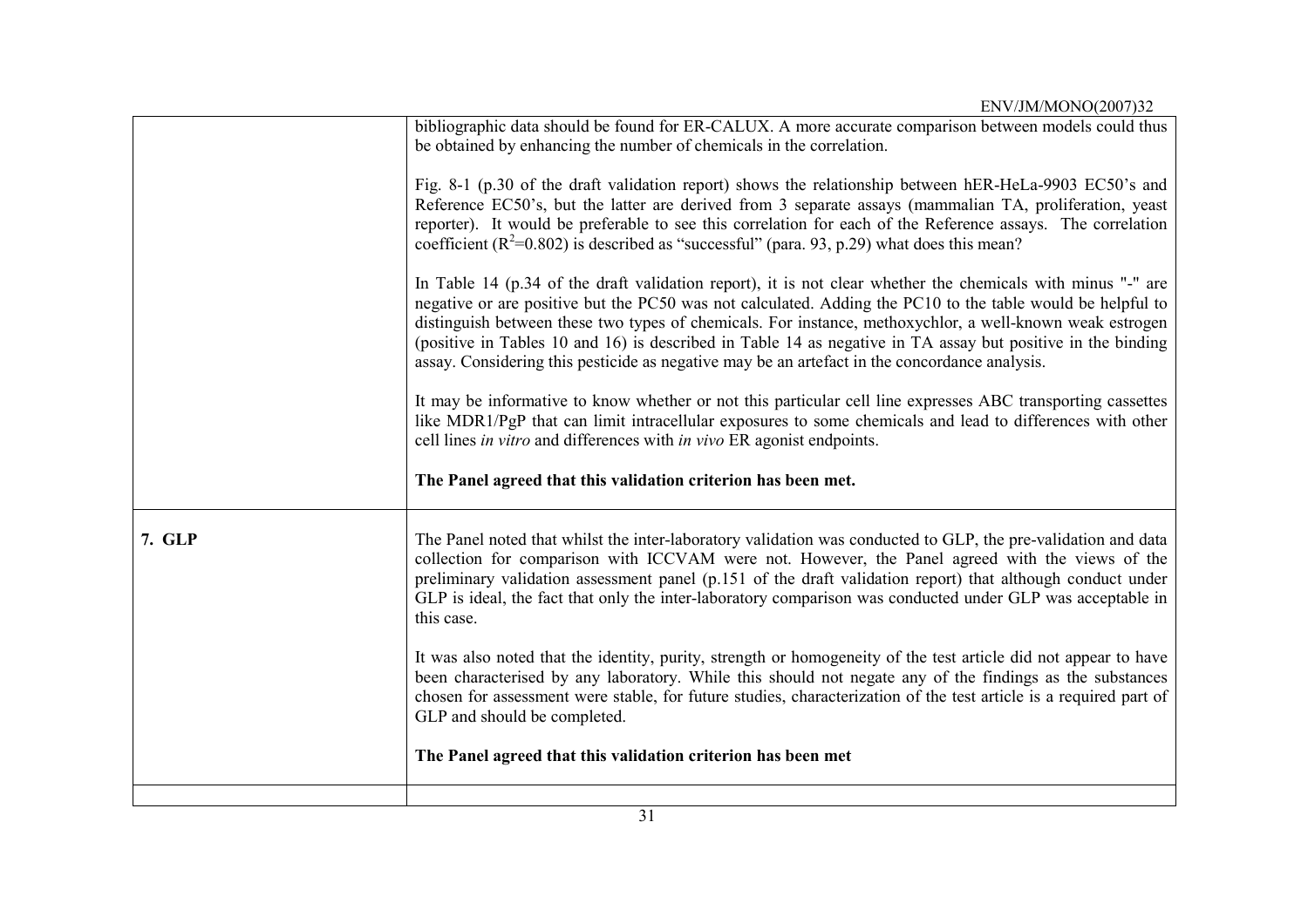| 8. Availability of data supporting | a. Draft validation report                                                                                                                                                                                                                                                                                                                                                                                                                                                                                                                                                                                                                                                                                                                                                                                                                                                                                                                                                                |
|------------------------------------|-------------------------------------------------------------------------------------------------------------------------------------------------------------------------------------------------------------------------------------------------------------------------------------------------------------------------------------------------------------------------------------------------------------------------------------------------------------------------------------------------------------------------------------------------------------------------------------------------------------------------------------------------------------------------------------------------------------------------------------------------------------------------------------------------------------------------------------------------------------------------------------------------------------------------------------------------------------------------------------------|
| the assessment of the validity     |                                                                                                                                                                                                                                                                                                                                                                                                                                                                                                                                                                                                                                                                                                                                                                                                                                                                                                                                                                                           |
| of the test method                 | For the most part, the Panel considered that the draft validation report was sufficiently clear to allow<br>independent review. However, some specific suggestions and queries were raised:                                                                                                                                                                                                                                                                                                                                                                                                                                                                                                                                                                                                                                                                                                                                                                                               |
|                                    | The raw data in the draft validation report are not as transparent they could be. Provision of graphs (such as<br>histograms with SE bars) of the actual data on test substances and controls from the inter-laboratory study<br>would have been helpful.                                                                                                                                                                                                                                                                                                                                                                                                                                                                                                                                                                                                                                                                                                                                 |
|                                    | Since one concentration of E2 was used to determine PC50 and PC10 values for other test compounds, it<br>would have been especially useful to see the complete estradiol (E2) curve so that it could be seen whether a<br>reasonable E2 positive control concentration was used. This type of comparison should be made to the<br>maximal E2 response (i.e. where you get 80 to 100 % of the overall response, but not beyond). Based on the<br>EC50 information for E2, it appears that the positive control concentration used in the pre-validation studies<br>of 100 pM may be too low for making PC50 or PC10 conclusions, raising a reservation about the use of the<br>PC value as an indicator of a positive response in that phase of the work. However, in the inter-laboratory<br>study a positive control of 1 nM was used which would seem to be closer to what would be expected for a<br>maximal E2 response, although there is no information with which to confirm that. |
|                                    | In paragraph 43 (p.13 of the draft validation report) it should be clarified that "transient" transfections were<br>used not "mock" transfections, which means something very different. Mock transfections are performed<br>with an "empty" plasmid. Also, if stimulating ligands (i.e. estradiol) were added to the transiently transfected<br>cells to asses the presence/absence for the different receptor types, this should be added to the text.                                                                                                                                                                                                                                                                                                                                                                                                                                                                                                                                  |
|                                    | b. Draft test guideline                                                                                                                                                                                                                                                                                                                                                                                                                                                                                                                                                                                                                                                                                                                                                                                                                                                                                                                                                                   |
|                                    | The draft test guideline is sufficiently detailed to permit others to perform the assays, especially if the test lab<br>already has some cell culture experience, however, overall the draft test guideline could be better written and<br>is very incomplete. Suggestions for additions and amendments are given in Appendix 1. In particular the<br>Panel wished to reiterate the need for more detail concerning (i) the criteria for acceptable test performance,<br>(ii) the criteria for a positive response, and (iii) inclusion of controls for non-specific luciferase activity.                                                                                                                                                                                                                                                                                                                                                                                                 |
|                                    | Careful consideration of cytotoxicity is critical to ensure that only responses at non-toxic doses are<br>considered. It was recommended in the ICCVAM report that concurrent with reporter assays, an identically<br>treated parallel "satellite" assay should be run and evaluated for cytotoxicity. Additionally, ICVAAM                                                                                                                                                                                                                                                                                                                                                                                                                                                                                                                                                                                                                                                               |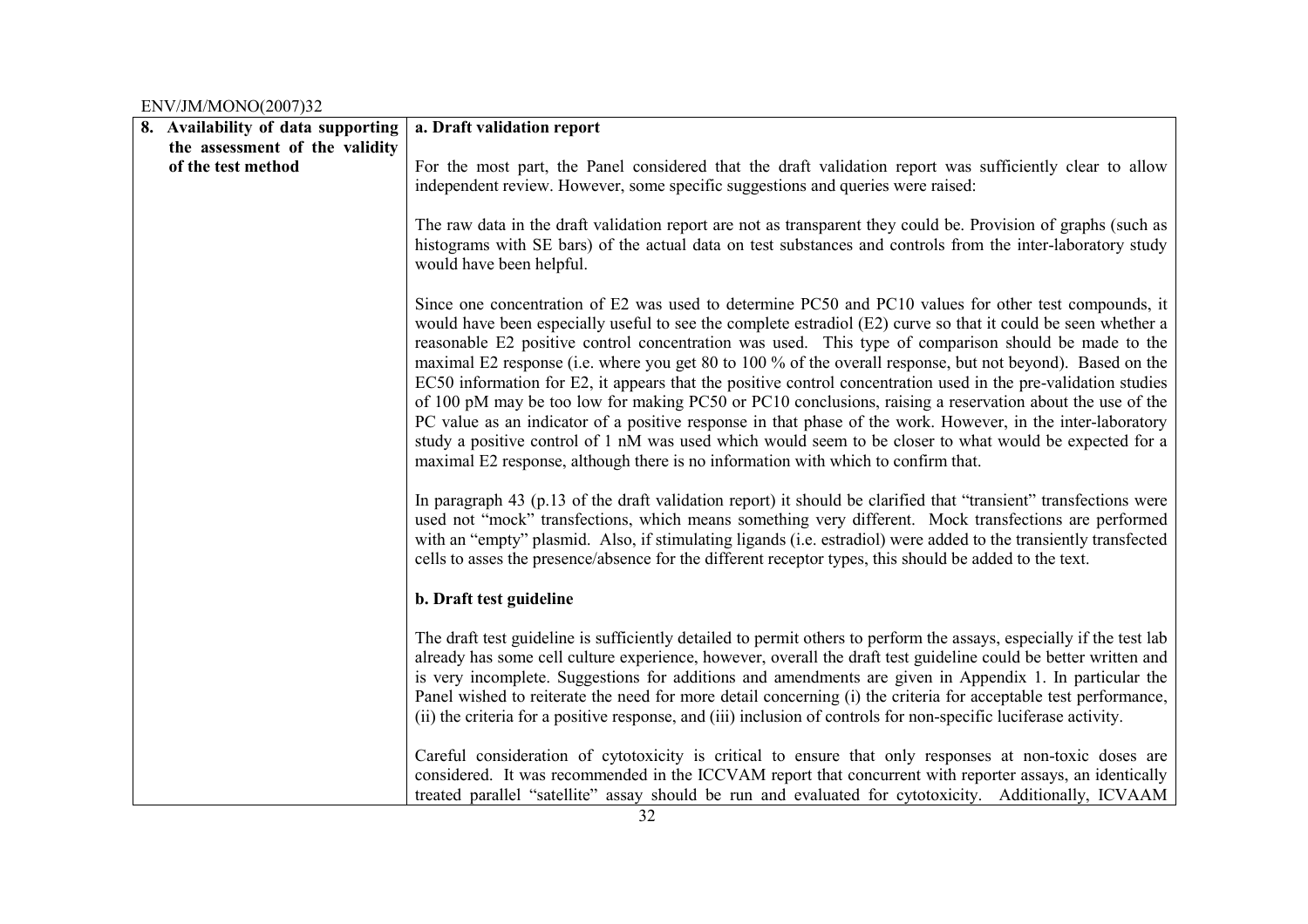| recommended that only dose levels not associated with greater than 10% cytotoxicity should be included in<br>the analysis. The criterion for cell toxicity in the validation report was significantly higher and listed as an<br>80% effect. There is concern that the proposed method of evaluating basal luciferase activity as an index of<br>cytotoxicity is open to confounding factors. If a substance is an antagonist, it could suppress luciferase<br>activity below basal levels without resulting in cell toxicity. Additionally, since the proposed method<br>considers evaluating PC values that are less than 50% as an endpoint, it is critical that a sensitive, reliable,<br>and low variability method be adopted to assess cell toxicity. |
|--------------------------------------------------------------------------------------------------------------------------------------------------------------------------------------------------------------------------------------------------------------------------------------------------------------------------------------------------------------------------------------------------------------------------------------------------------------------------------------------------------------------------------------------------------------------------------------------------------------------------------------------------------------------------------------------------------------------------------------------------------------|
| There appears to be some confusion between the draft test guideline and the protocols in Appendices 2, 3 and<br>5 of the draft report with respect to the plate assignment for the test chemicals. It would be preferable to<br>include in the test guideline both the plate dose assignment illustrated in the draft test guideline and Appendix<br>3 (i.e. including a full E2 dose response on every plate) and the plate assignment for cytotoxicity as described<br>in Appendix $5$ (p.98).                                                                                                                                                                                                                                                             |
| It is ICCVAM's recommendation that a full dose-response for the positive control should be included with<br>each plate.                                                                                                                                                                                                                                                                                                                                                                                                                                                                                                                                                                                                                                      |
| A sentence could be added to the draft test guideline to indicate how to expose the cells to the chemicals from<br>DMSO stock solutions.                                                                                                                                                                                                                                                                                                                                                                                                                                                                                                                                                                                                                     |
| The Panel agreed that this validation criterion has been partially met.                                                                                                                                                                                                                                                                                                                                                                                                                                                                                                                                                                                                                                                                                      |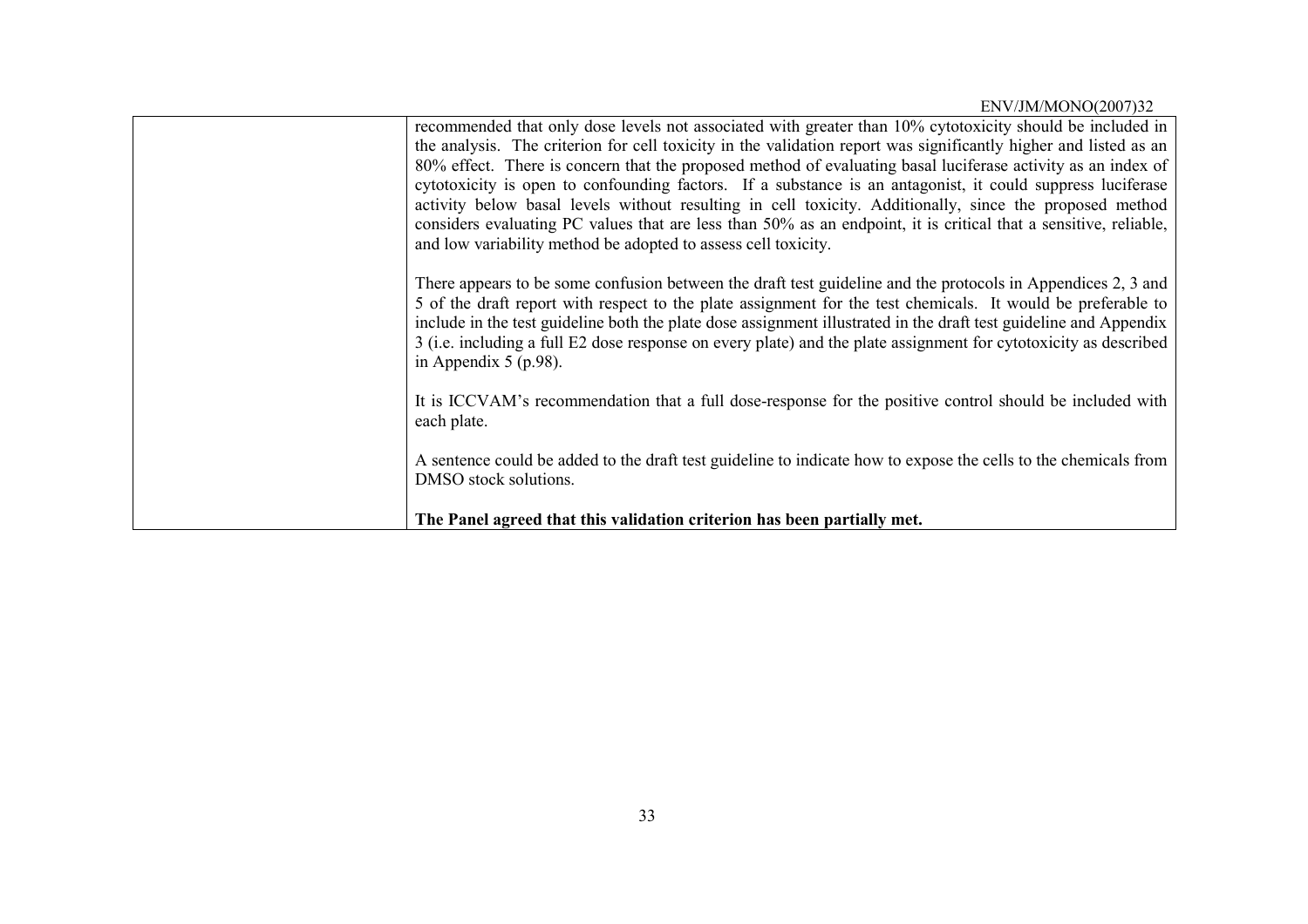| <b>OTHER ISSUES</b> |                                                                                                                                                                                                                                                                                                                                                                                                                                                                                                                                                           |
|---------------------|-----------------------------------------------------------------------------------------------------------------------------------------------------------------------------------------------------------------------------------------------------------------------------------------------------------------------------------------------------------------------------------------------------------------------------------------------------------------------------------------------------------------------------------------------------------|
|                     | The Panel was in agreement that, even though a protocol for anti-estrogenic activity is included,<br>reproducibility and acceptable performance has only been demonstrated for estrogen agonists. If the<br>assay were to be used for estrogen antagonists, further testing would need to be done. However, this is not a<br>reason to hold up development of the assay for agonists.                                                                                                                                                                     |
|                     | Alternatively, to maximize the efficiency of this effort, the agonist and antagonist protocols could be co-<br>validated. The rationale for this is related to the strengths of the ER TA assay to both detect and differentiate<br>between agonists and antagonists, whereas an ER binding assay can detect both agonists and antagonists but<br>cannot differentiate between them. However, it is acknowledged that the antagonist assay should be given<br>lower priority since there are very few examples of ER antagonists compared to ER agonists. |
|                     |                                                                                                                                                                                                                                                                                                                                                                                                                                                                                                                                                           |
|                     |                                                                                                                                                                                                                                                                                                                                                                                                                                                                                                                                                           |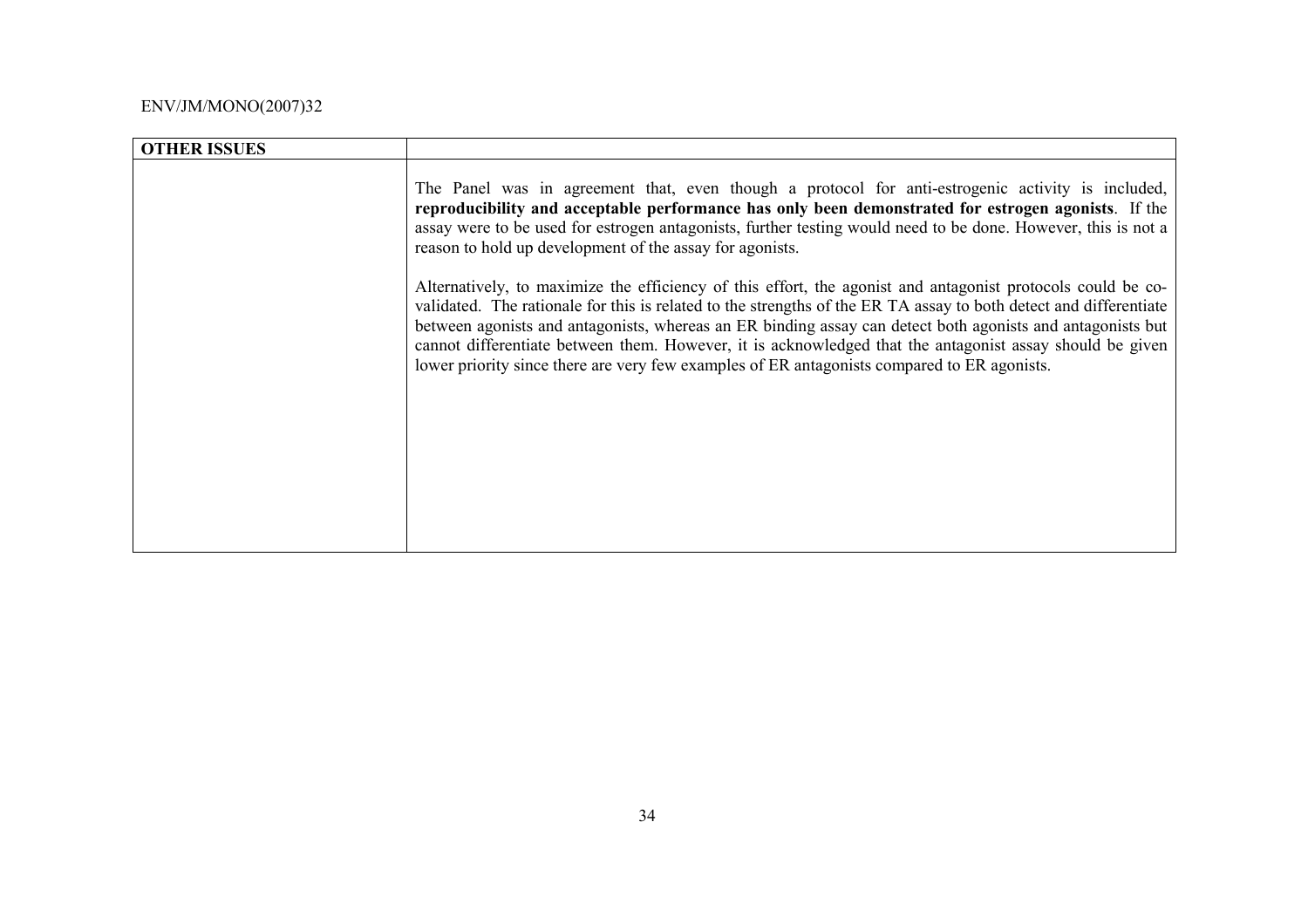# **APPENDIX 1**

#### **Suggestions for additions and modification of the draft test guideline**

**Paragraph 1:** For validation, it is recommended that in addition to the reference substance 17 β-estradiol that a positive control substance be included on each plate. The positive control would be a substance with significantly less potency than 17 β-estradiol but still able to produce a reproducible dose-response. Having a positive control should be considered optional for the validated assay but should be included in a validation for quality control purposes and to verify the performance of the assay.

**Paragraph 5:** It is acknowledged that this assay has a deficiency, detection of a non-receptor mediated response at high levels of phytoestrogens. I question whether the assay can be fully validated when responses are observed that call into question the specificity of this assay for ER mediated action.

**Paragraph 6:** This is a very awkward paragraph and factually incorrect. A revised version of the paragraph is below.

*The transcriptional activation assay using a reporter gene technique is an in vitro tool that provides mechanistic data. The assay is used to signal binding of the estrogen with a ligand. Following ligand binding, the receptor-ligand complex translocates to the nucleus where it binds specific DNA response elements and transactivates a firefly luciferase reporter gene. Luciferin is a substrate that is transformed by the luciferase enzyme to bioluminescence and can be quantitatively measured with a luminometer. Luciferase activity can be evaluated quickly and inexpensively with a number of commercially available kits.* 

**Paragraph 11:** There needs to be additional information regarding maintenance of the cell culture. For example, recommended sources for plastic-ware used to culture cells, guidance on the effect of passage number on the response which is critical, method to monitor the stability of the stably transfected cell line, maintenance of the stably transfected cell line (i.e., details regarding antibiotic selection requirements needed to maintain the stably transfected cell line).

Surprisingly, there was no guidance on the volume of media required for each well. There needs to be a recommendation (e.g. 100 µL as in supporting material) in light of all of the work done to investigate potential edge effects.

The source of 10% dextran-coated-charcoal (DCC)-treated fetal bovine serum (DCC-FBS) is potentially a large source of variability in the assay. There should be an appendix in the guideline that provides guidance on preparation of the DCC-FBS. This information is in paragraph 70 of the validation report.

Current text: "*Free radioligand was removed by incubation with 0.2% activated charcoal and 0.02% dextran in PBS (pH 7.4) for 10 min at 4°C followed by filtration*."

**Paragraph 12:** There is no limit level in the draft guideline defining the maximum concentration of vehicle. Typically, the level should not exceed  $0.1\%$  (v/v). Suggest the following wording change:

*"Test substance should be dissolved in a solvent that solubilizes that test substance and is miscible with the cell medium. Water, ethanol (95% tom 100%) and dimethylsulfoxide (DMSO) are suitable vehicles. If DMSO is used the level should not exceed 0.1% (v/v). For any vehicle, it should be demonstrated that the maximum volume used is not cytotoxic and does not interfere with assay performance."* 

Additionally, it is highly recommended that the definitive screening assays should be replicated three times on different days rather than only performing them on a single assay day.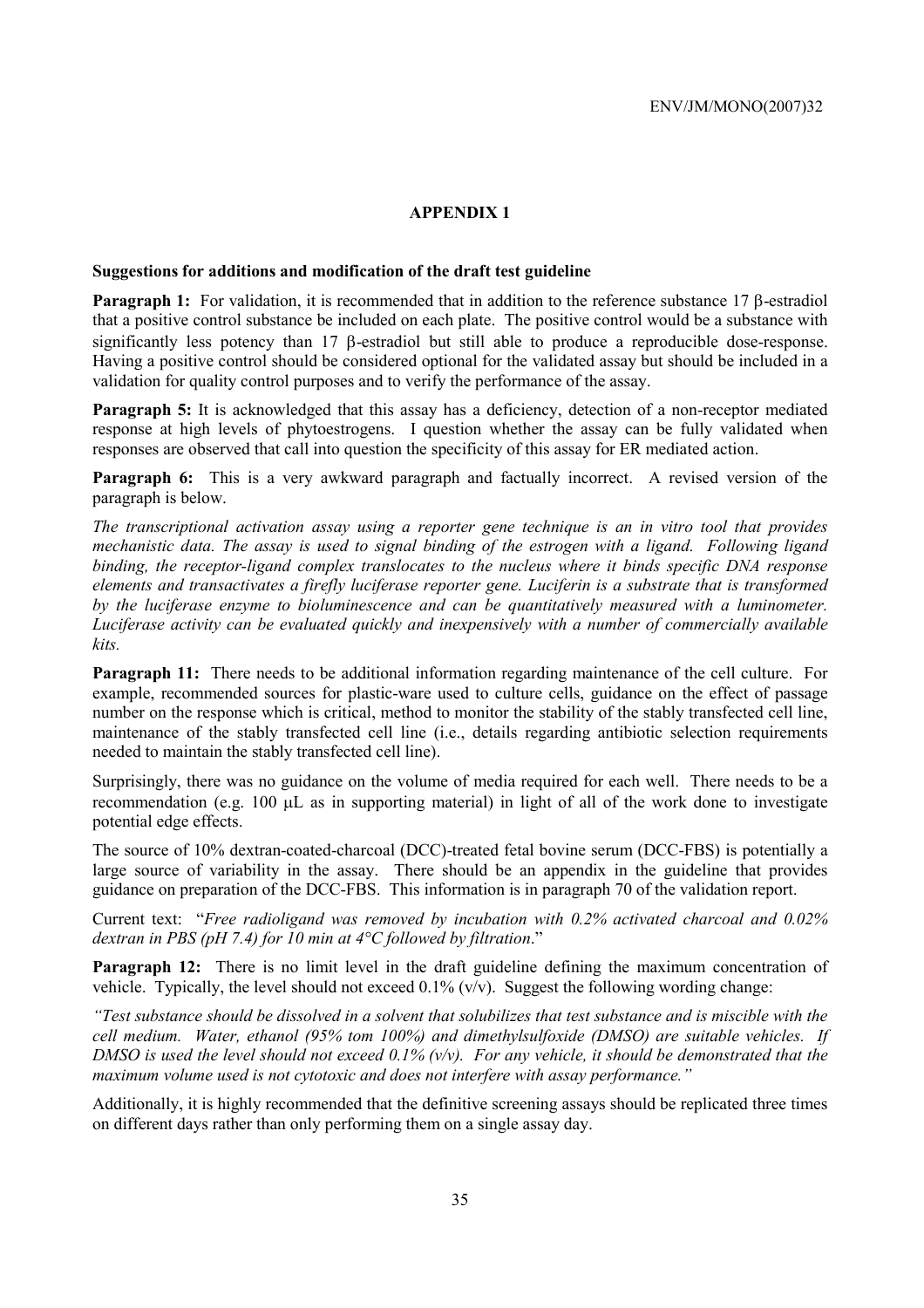**Paragraph 19:** The analyst is told to wait minimally 5 min before measuring luciferase activity but there is not maximum time listed. A maximum time should be added based on the manufacturer's recommendation (e.g., 2 hours).

**Paragraph 20**: There needs to be rationale provided for choosing either 1 nM E2 or 100 pM E2 for the positive control. The y-axis is not labelled. It should be labelled "Average Fold Induction Relative to the Vehicle control." It is important to include in the protocol that if dose-response modelling is performed, the responses in the treatment groups should not be divided by the mean response of the replicates from the vehicle controls. This is not clear to the reader. If this normalization is performed, then the  $4<sup>th</sup>$  parameter from the equation, the y-intercept must be constrained to equal zero. I also recommend to provide a better description of the 4-parameter equation and to cite the correct citation, De Lean et al., 1979.

**Paragraph 21:** The aforementioned cytotoxicity issue needs to be addressed in this paragraph. How is cytotoxicity to be evaluated in parallel? Will visual observations for cell toxicity be made and what constitutes cytotoxicity based on visual observations.

**Paragraph 22:** How will stability of the test compounds be judged? Chemicals that are hydrophobic or have high vapour pressure are difficult to evaluate in multi-well culture plates; volatile compounds may generate false positives in nearby control wells (DeCastro et al. 2006).

Recommendations must be provided on how to handle 17β-estradiol as to not contaminate the laboratories with this highly potent ER ligand.

**Paragraph 23:** An acceptance criterion should be included setting a minimum fold-induction for a positive control and a reference compound. Also, the language in this paragraph needs to be more definite. The current wording is incomplete and inadequate. For example, the term "in general" needs to be revised to give clearer guidance on a positive response. The guideline states that dose-responsiveness should also be considered but provides absolutely no guidance on the topic. Based on the results generated to date, determination of a PC10 is not an acceptable endpoint to judge a response as positive. Further work needs to be done before criteria can be proposed for what is positive if a PC50 cannot be calculated. The group needs to propose what is judged as a significant dose-response? Will a trend test be run and if so which one is recommended? Will expert judgment be used to evaluate the shape of the dose-response curve and if so how will it be factored into the analysis? It is critical to provide criteria that incorporate sound statistical methods and sound scientific judgment for classifying substances to ensure the credibility of the results.

The response for the reference chemical should be within an acceptable historical range.

Recommend changing from: "*In general, when PC50 can be calculated, a test chemical is considered as positive in hERα mediated transcriptional activation. In this case, dose responsiveness should be considered.*"

To the following:

*1) The response for the reference substance (E2) and controls should be within the appropriate historical acceptance range. The test method protocol defines acceptance criteria as follows:* 

- *EC50 of the reference substance (E2) must be within 2.5 standard deviations (SD) of the historical mean established by the test laboratory and have a coefficient of determination value*  $\geq 0.9$  *calculated by four parameter Hill equation.*
- At least one data point on each EC50 plot of the positive control and the test *chemical must be 10% - 50% of the maximum response and at least one datapoint must be 50% - 90% of the maximum response.*
- *At least two data points must be < 10% of the maximum response and these points constitute the bottom plateau of the concentration response curve.*